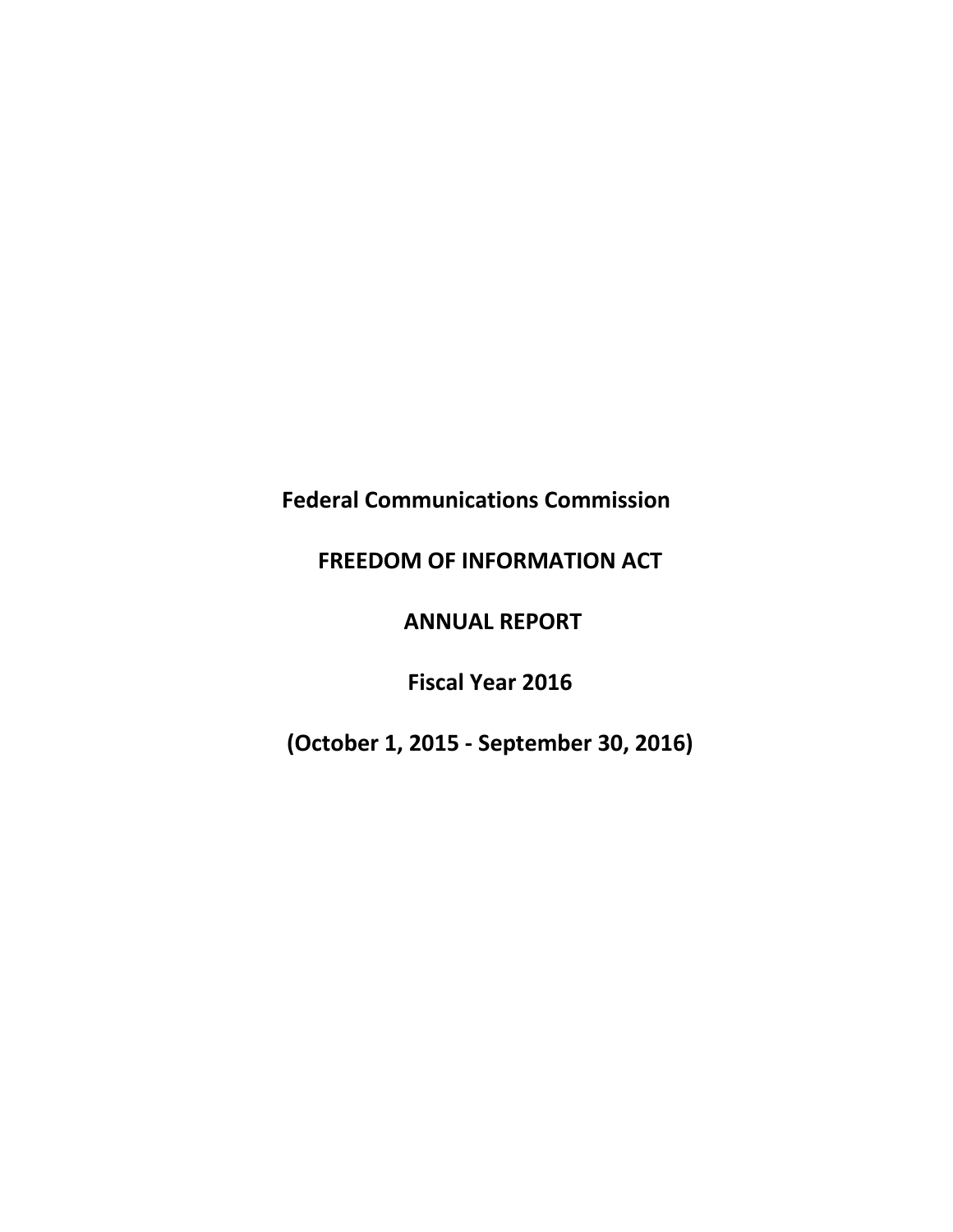### **TABLE OF CONTENTS**

| I.    | <b>Basic Information Regarding Report</b>                                    | $\mathbf{3}$            |
|-------|------------------------------------------------------------------------------|-------------------------|
| ΙΙ.   | <b>How to File a FOIA Request</b>                                            | 3                       |
| Ш.    | <b>Acronyms, Definitions and Exemptions</b>                                  | $\overline{\mathbf{4}}$ |
| IV.   | <b>Exemption 3 Statutes</b>                                                  | 9                       |
| V.    | FOIA Requests - Received, Processed and Pending                              | 10                      |
| VI.   | <b>Administrative Appeals of Initial Determinations of FOIA Requests</b>     | 14                      |
| VII.  | FOIA Requests - Response Time for all Processed Perfected Requests           | 21                      |
| VIII. | <b>Requests for Expedited Processing</b>                                     | 28                      |
| IX.   | <b>FOIA Personnel and Costs</b>                                              | 30                      |
| Х.    | <b>Fees Collected for Processing Requests</b>                                | 31                      |
| XI.   | Number of Times Subsection (C) Used and Number of Subsection (A)(2) Postings | 32                      |
| XII.  | <b>Backlogs of FOIA Requests and Administrative Appeals</b>                  | 34                      |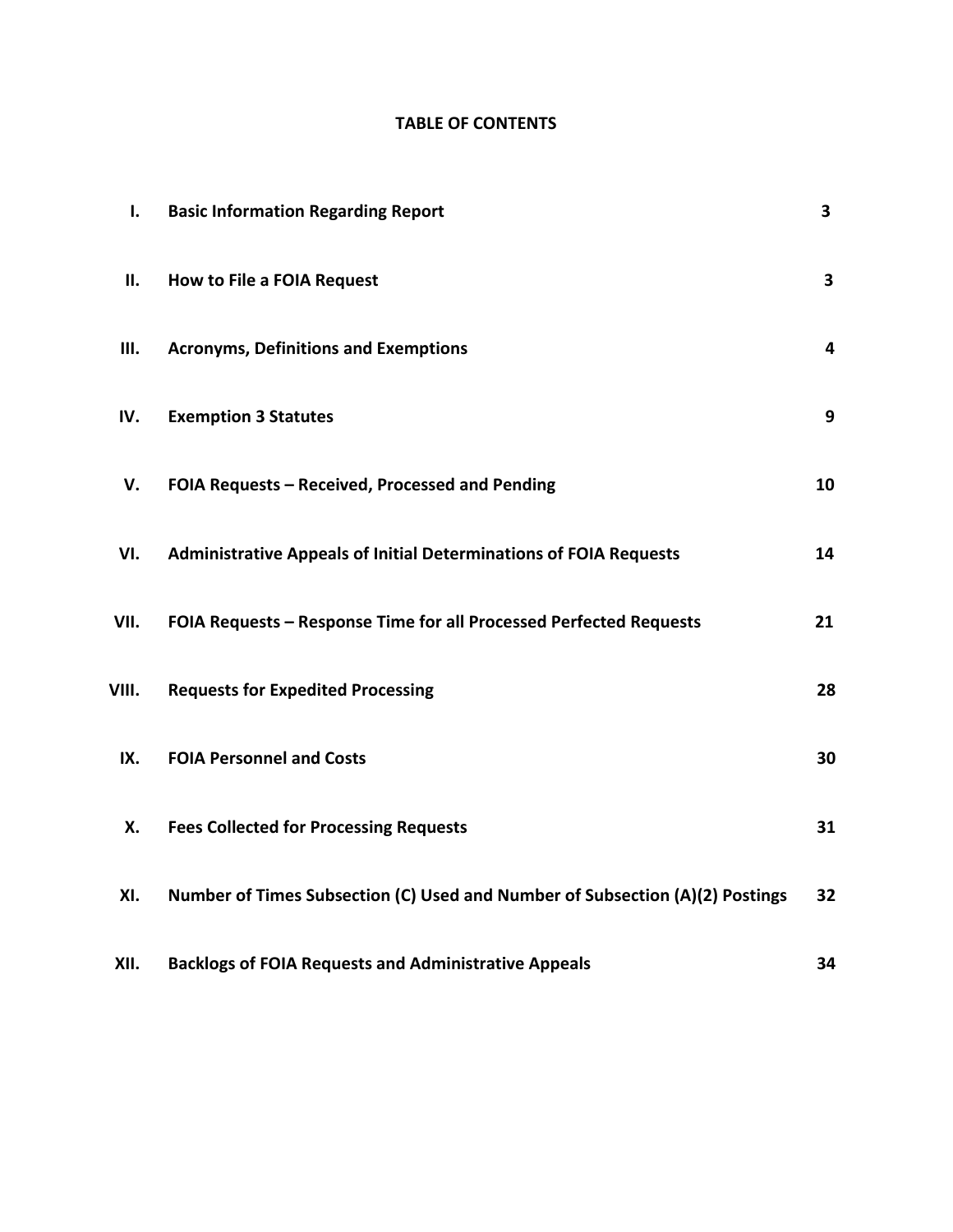#### **I. BASIC INFORMATION REGARDING REPORT**

#### 1. *Name, title, address, and telephone number of person(s) to be contacted with questions about this Report:*

Vanessa Lamb Deputy Associate Managing Director Office of Managing Director Performance Evaluation and Records Management 445-12th Street, SW, Room 1-C804 Washington, DC 20554 Telephone Number: (202) 418-7044 Email: [Vanessa.Lamb@fcc.gov](mailto:Vanessa.Lamb@fcc.gov)

 Stephanie Kost FOIA Public Liaison Office of Managing Director Performance Evaluation and Records Management 445-12th Street, SW, Room 1-A827 Washington, DC 20554 Telephone Number: (202) 418-0440 Email: [Stephanie.Kost@fcc.gov](mailto:Stephanie.Kost@fcc.gov)

#### 2. *Link to the Report at FCC's website:*

<https://www.fcc.gov/general/foia-0>

#### 3. *Obtaining a paper copy of the Report:*

Copies of the Annual Report can be requested by emailing [Benish.Shah@fcc.gov.](mailto:Benish.Shah@fcc.gov) Paper copies will be mailed to the requester.

#### **II. HOW TO FILE A FOIA REQUEST**

- 1. FOIA requests should be submitted via FOIAonline at: [https://foiaonline.regulations.gov/foia/action/public/home.](https://foiaonline.regulations.gov/foia/action/public/home)
- 2. You may mail the request to the Office of Managing Director; Attention: FOIA Public Liaison, Federal Communications Commission, 445-12th Street, SW, Room 1-A836, Washington, DC 20554.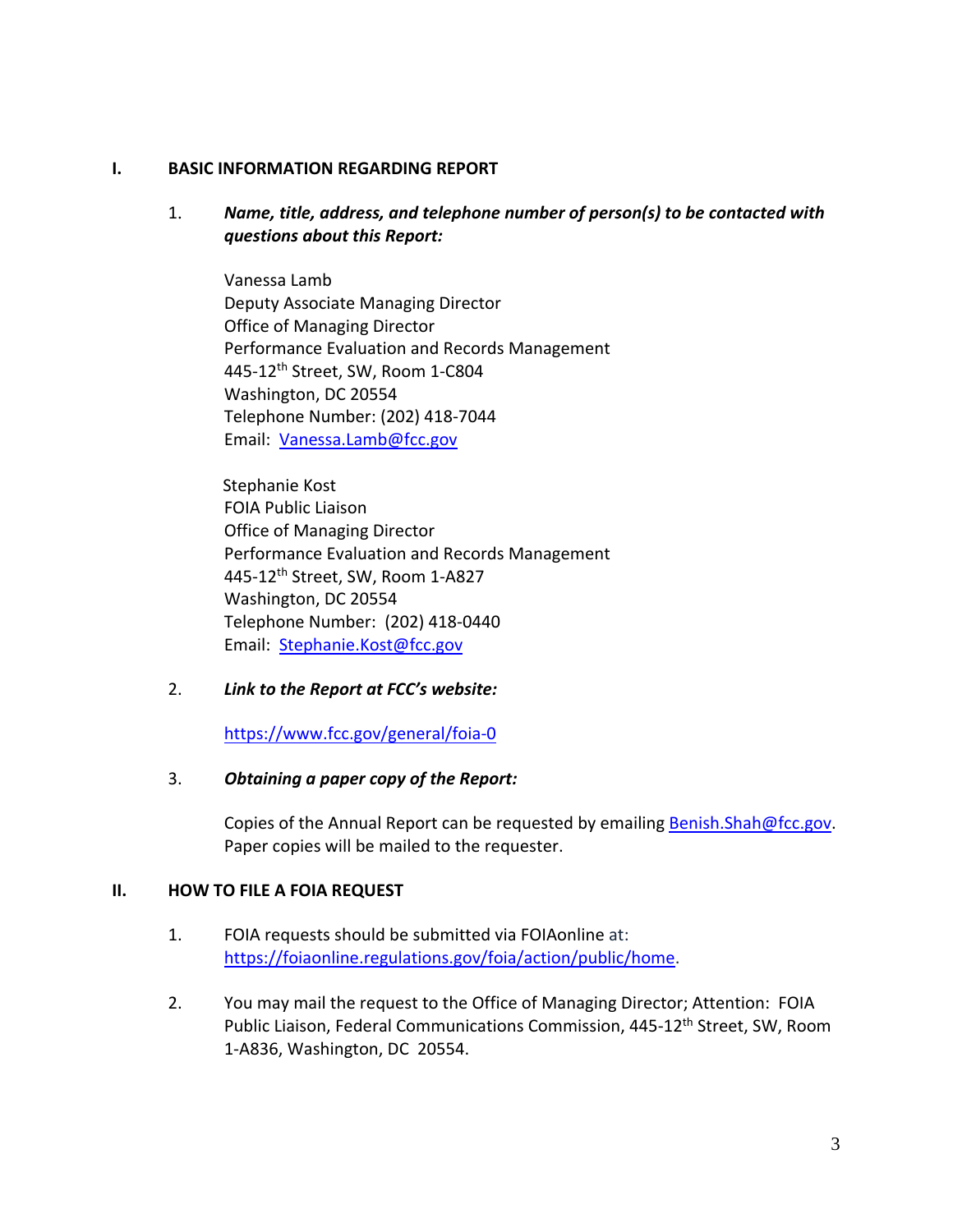Administrative Appeals must be submitted to Brendan Carr, Acting FOIA Officer, Office of General Counsel, Room 8-C302F, Federal Communications Commission, 445-12<sup>th</sup> Street, SW, Washington, DC 20554. The application for review and the envelope containing it should be captioned "Review of Freedom of Information Action." A copy must also be served on the person (if any) who originally submitted the materials at issue in the FOIA request to the Commission. Appeals can also be filed electronically at [FOIA-Appeal@fcc.gov.](mailto:FOIA-Appeal@fcc.gov)

3. Brief description of why some requests are not granted and an overview of certain general categories of the agency's records to which the FOIA exemptions apply.

Requests that are denied or partially denied usually fall under Exemptions 4, 5, 6 and 7. The type of information most often withheld involves materials that are related solely to trade secrets and other confidential business information (exemption 4), inter-agency or intra-agency communications that are protected by legal privileges (exemption 5); information deemed an unwarranted invasion of personal privacy (Exemption 6); and law enforcement-related records (Exemption 7).

#### **III. ACRONYMS, DEFINITIONS, AND EXEMPTIONS**

1. *Agency-specific acronyms used in this Report:*

FCC – Federal Communications Commission

AFR – Application for Review

FOIA – Freedom of Information Act

- 2. *Terms used throughout this Report:*
	- a. **Administrative Appeal** a request to a federal agency asking that it review at a higher administrative level a FOIA determination made by the agency at the initial request level.
	- b. **Average Number** the number obtained by dividing the sum of a group of numbers by the quantity of numbers in the group. For example, of 3, 7, and 14, the average number is 8.
	- c. **Backlog** the number of requests or administrative appeals that are pending at an agency at the end of the fiscal year that are beyond the statutory time period for a response.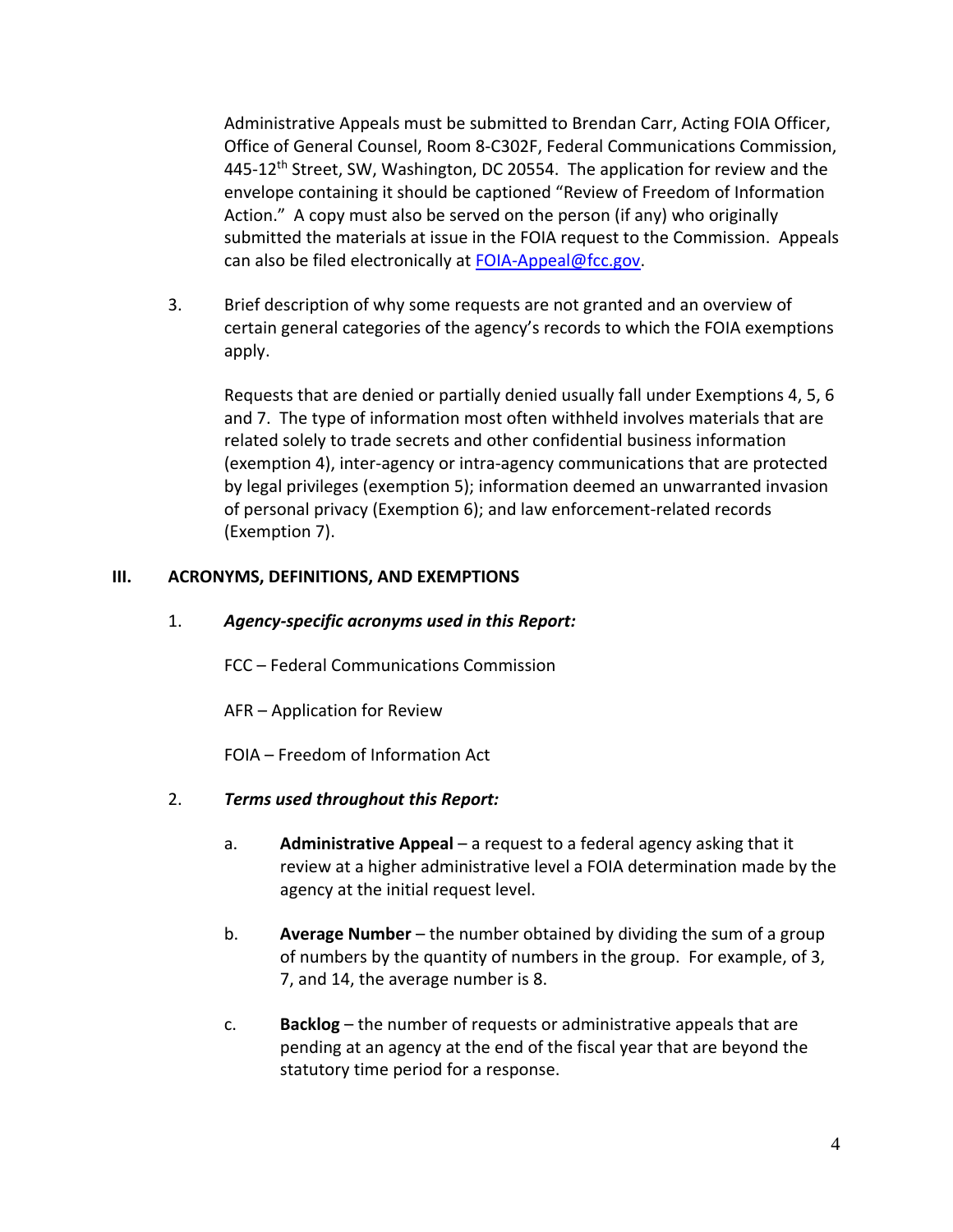- d. **Component** for agencies that process requests on a decentralized basis, a "component" is an entity, also sometimes referred to as an Office, Division, Bureau, Center, or Directorate, within the agency that processes FOIA requests. The FOIA now requires that agencies include in their Annual FOIA Report data for both the agency overall and for each principal component of the agency.
- e. **Consultation** the procedure whereby the agency responding to a FOIA request first forwards a record to another agency for its review because that other agency has an interest in the document. Once the agency in receipt of the consultation finishes its review of the record, it responds back to the agency that forwarded it. That agency, in turn, will then respond to the FOIA requester.
- f. **Exemption 3 Statute** a federal statute that exempts information from disclosure and which the agency relies on to withhold information under subsection (b)(3) of the FOIA.
- g. **FOIA Request** a FOIA request is generally a request to a federal agency for access to records concerning another person (i.e., a "third-party" request), or concerning an organization, or a particular topic of interest. FOIA requests also include requests made by requesters seeking records concerning themselves (i.e., "first-party" requests) when those requesters are not subject to the Privacy Act, such as non-U.S. citizens. Moreover, because all first-party requesters should be afforded the benefit of both the access provisions of the FOIA as well as those of the Privacy Act, FOIA requests also include any first-party requests where an agency determines that it must search beyond its Privacy Act "systems of records" or where a Privacy Act exemption applies, and the agency looks to FOIA to afford the greatest possible access. All requests which require the agency to utilize the FOIA in responding to the requester are included in this Report.

Additionally, a FOIA request includes records referred to the agency for processing and direct response to the requester. It does not, however, include records for which the agency has received a consultation from another agency. (Consultations are reported separately in Section XII of this Report.)

- h. **Full Grant** an agency decision to disclose all records in full in response to a FOIA request.
- i. **Full Denial** an agency decision not to release any records in response to a FOIA request because the records are exempt in their entireties under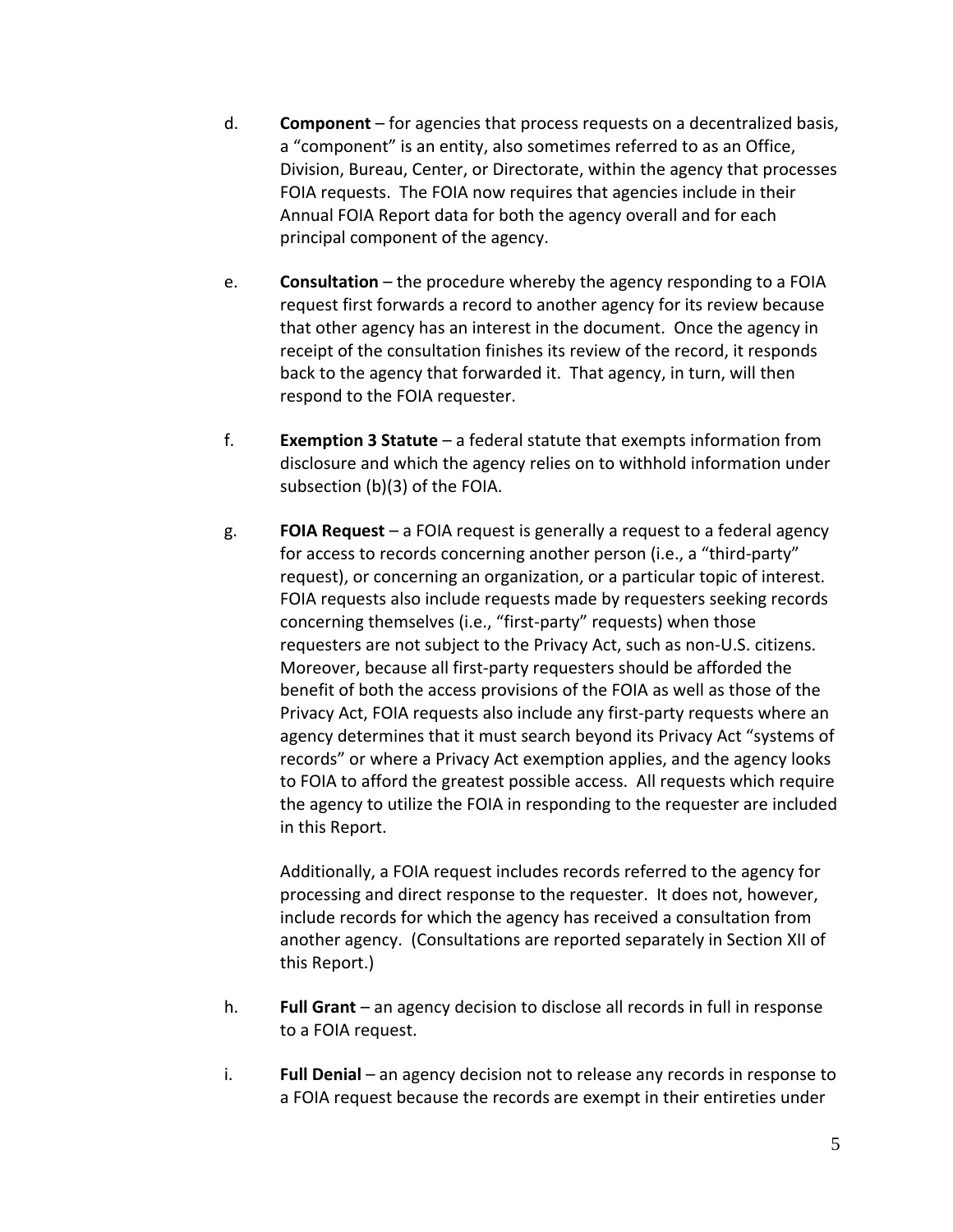one or more of the FOIA exemptions, or because of a procedural reason, such as when no records could be located.

- j. **Median Number** the middle, not average, number. For example, of 3, 7, and 14, the median number is 7.
- k. **Multi-Track Processing** a system in which simple requests requiring relatively minimal review are placed in one processing track and more voluminous and complex requests are placed in one or more other tracks. Requests granted expedited processing are placed in yet another track. Requests in each track are processed on a first in/first out basis.
	- i. **Expedited Processing** an agency will process a FOIA request on an expedited basis when a requester satisfies the requirements for expedited processing as set forth in the statute and in agency regulations.
	- ii. **Simple Request** a FOIA request that an agency using multi-track processing places in its fastest (non-expedited) track based on the low volume and/or simplicity of the records requested.
	- iii. **Complex Request** a FOIA request that an agency using multi-track processing places in a slower track based on the high volume and/or complexity of the records requested.
- l. **Partial Grant/Partial Denial** in response to a FOIA request, an agency decision to disclose portions of the records and to withhold other portions that are exempt under the FOIA, or to otherwise deny a portion of the request for a procedural reason.
- m. **Pending Request or Pending Administrative Appeal** a request or administrative appeal for which an agency has not taken final action in all respects.
- n. **Perfected Request** a request for records which reasonably describes such records and is made in accordance with published rules stating the time, place, fees (if any) and procedures to be followed.
- o. **Processed Request or Processed Administrative Appeal** a request or administrative appeal for which an agency has taken final action in all respects.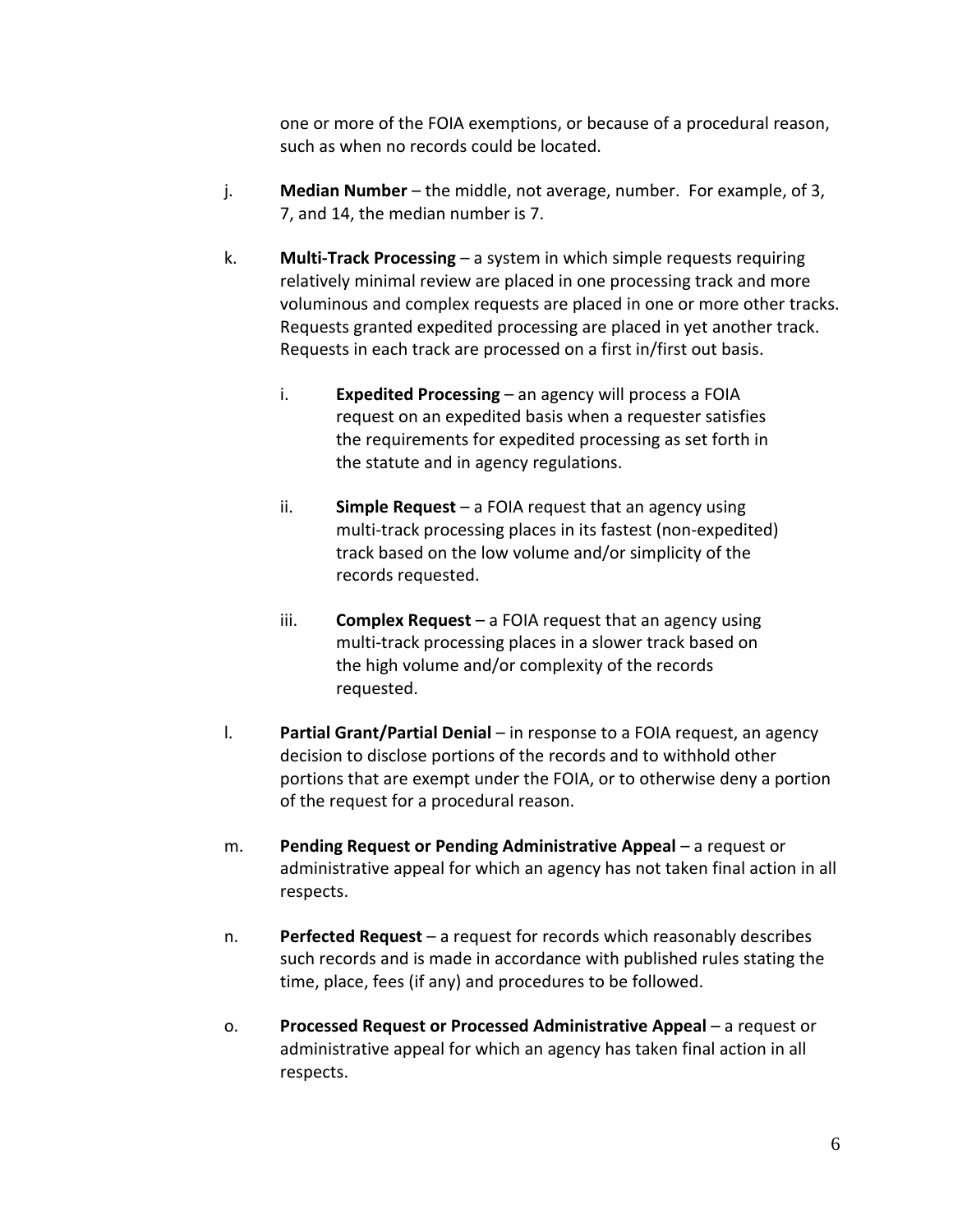- p. **Range in Number of Days** the lowest and highest number of days to process requests or administrative appeals.
- q. **Time Limits** the time period in the statute for an agency to respond to a FOIA request (ordinarily twenty working days from receipt of a perfected FOIA request).

#### 3. *Descriptions of the nine FOIA exemptions:*

- a. **Exemption 1**: classified national defense and foreign relations information
- b. **Exemption 2**: internal agency rules and practices
- c. **Exemption 3**: information that is prohibited from disclosure by another federal law
- d. **Exemption 4**: trade secrets and other confidential business information
- e. **Exemption 5**: inter-agency or intra-agency communications that are protected by legal privileges
- f. **Exemption 6**: information involving matters of personal privacy
- g. **Exemption 7**: records or information compiled for law enforcement purposes, to the extent that the production of those records (A) could reasonably be expected to interfere with enforcement proceedings, (B) would deprive a person of a right to a fair trial or an impartial adjudication, (C) could reasonably be expected to constitute an unwarranted invasion of personal privacy, (D) could reasonably be expected to disclose the identity of a confidential source, (E) would disclose techniques and procedures for law enforcement investigations or prosecutions, or would disclose guidelines for law enforcement investigations or prosecutions, or (F) could reasonably be expected to endanger the life or physical safety of any individual
- h. **Exemption 8**: information relating to the supervision of financial institutions
- i. **Exemption 9**: geological information on wells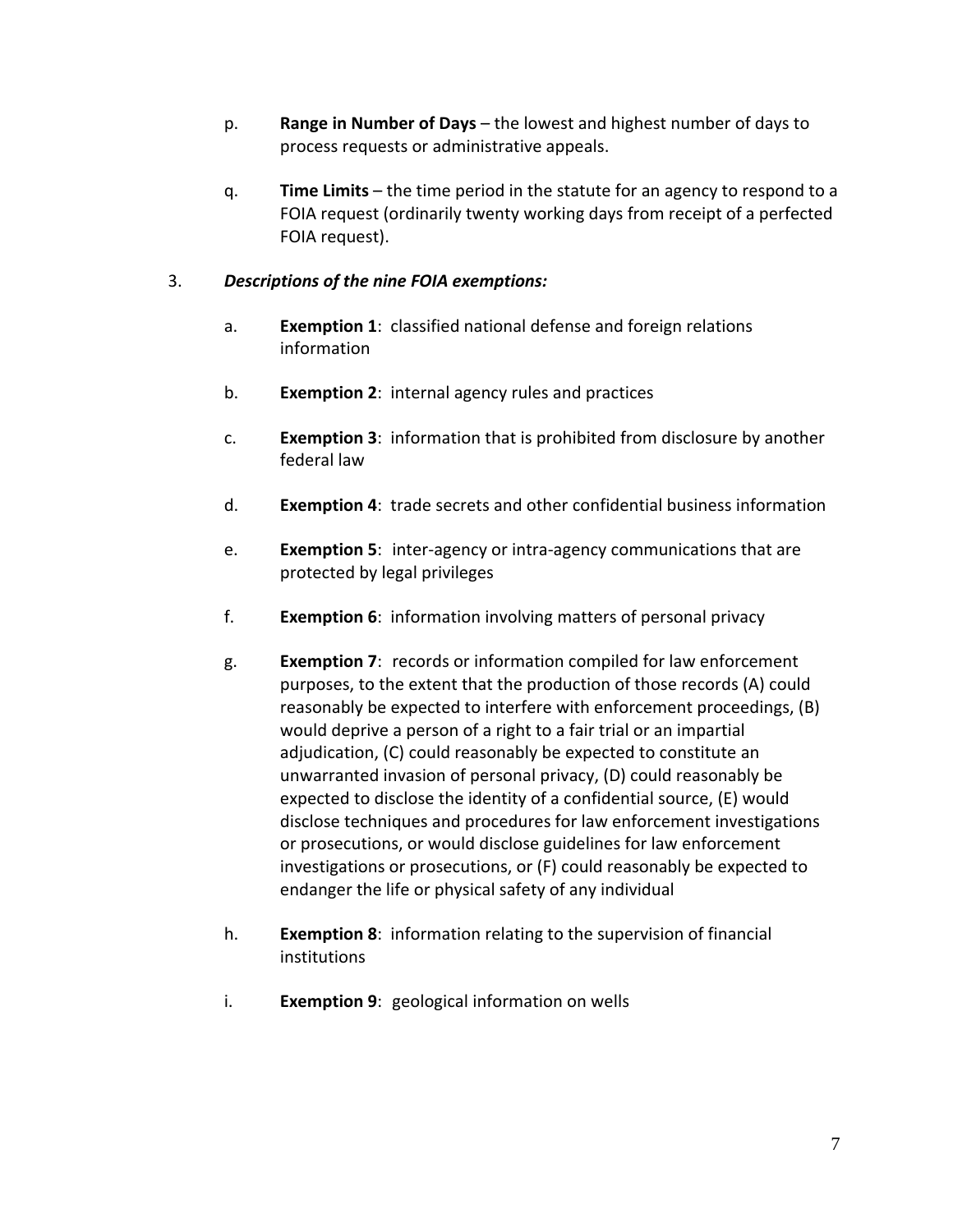# 3. Agency Component Abbreviations

| <b>Component Abbreviation</b> | <b>Component Name</b> |  |  |  |  |  |  |  |
|-------------------------------|-----------------------|--|--|--|--|--|--|--|
|                               |                       |  |  |  |  |  |  |  |
|                               |                       |  |  |  |  |  |  |  |
|                               |                       |  |  |  |  |  |  |  |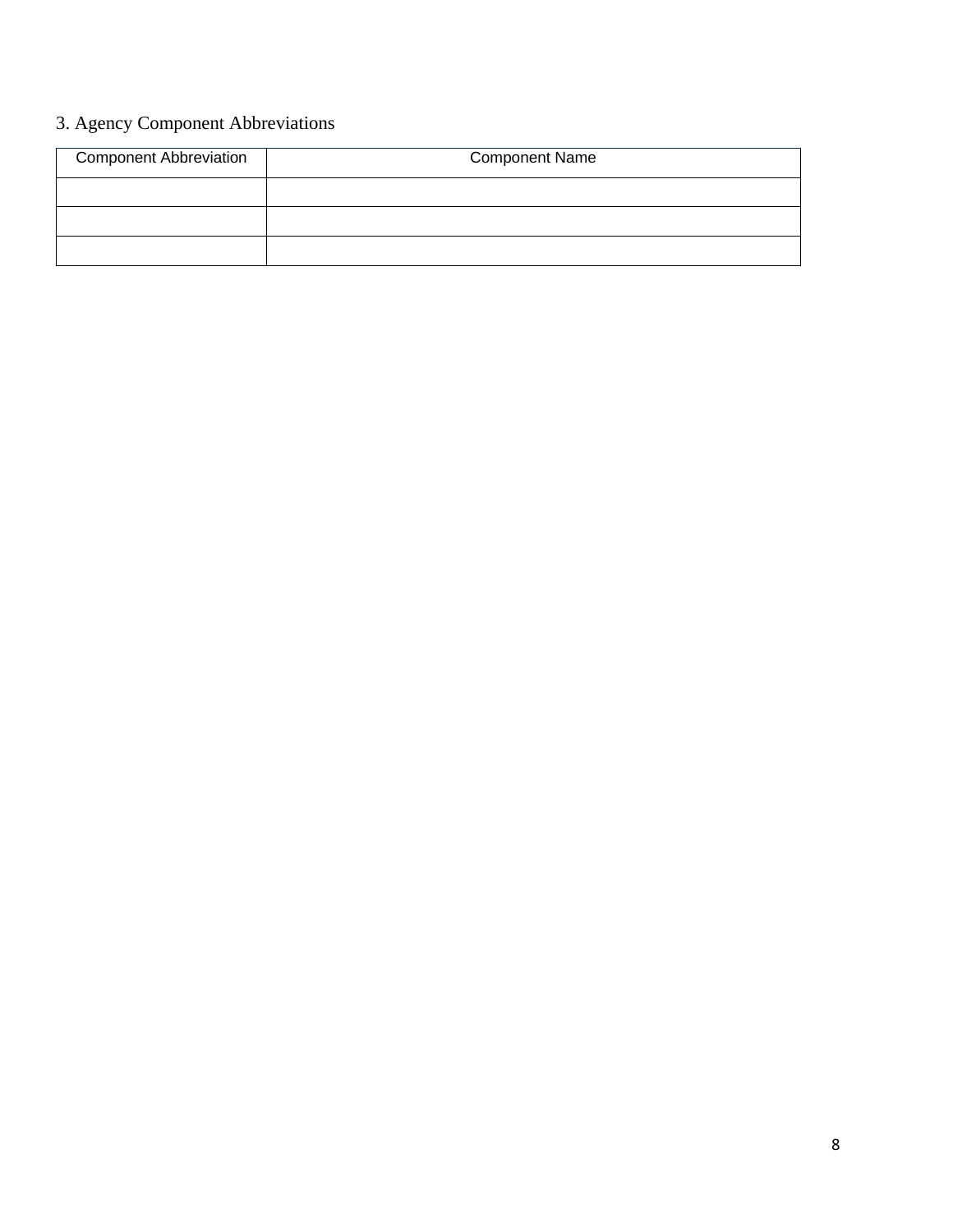### **IV. EXEMPTION 3 STATUTES**

| Statute | Type of Information<br>Withheld | <b>Case Citation</b> | Agency /<br>Component | Number of<br><b>Times</b><br>Relied upon<br>by Agency /<br>Component | <b>Total Number</b><br>Οl<br><b>Times Relied</b><br>upon<br>by Agency<br>Overall |
|---------|---------------------------------|----------------------|-----------------------|----------------------------------------------------------------------|----------------------------------------------------------------------------------|
| N/A     | N/A                             | N/A                  | <b>FCC</b>            |                                                                      | $\overline{0}$                                                                   |
|         |                                 |                      |                       |                                                                      |                                                                                  |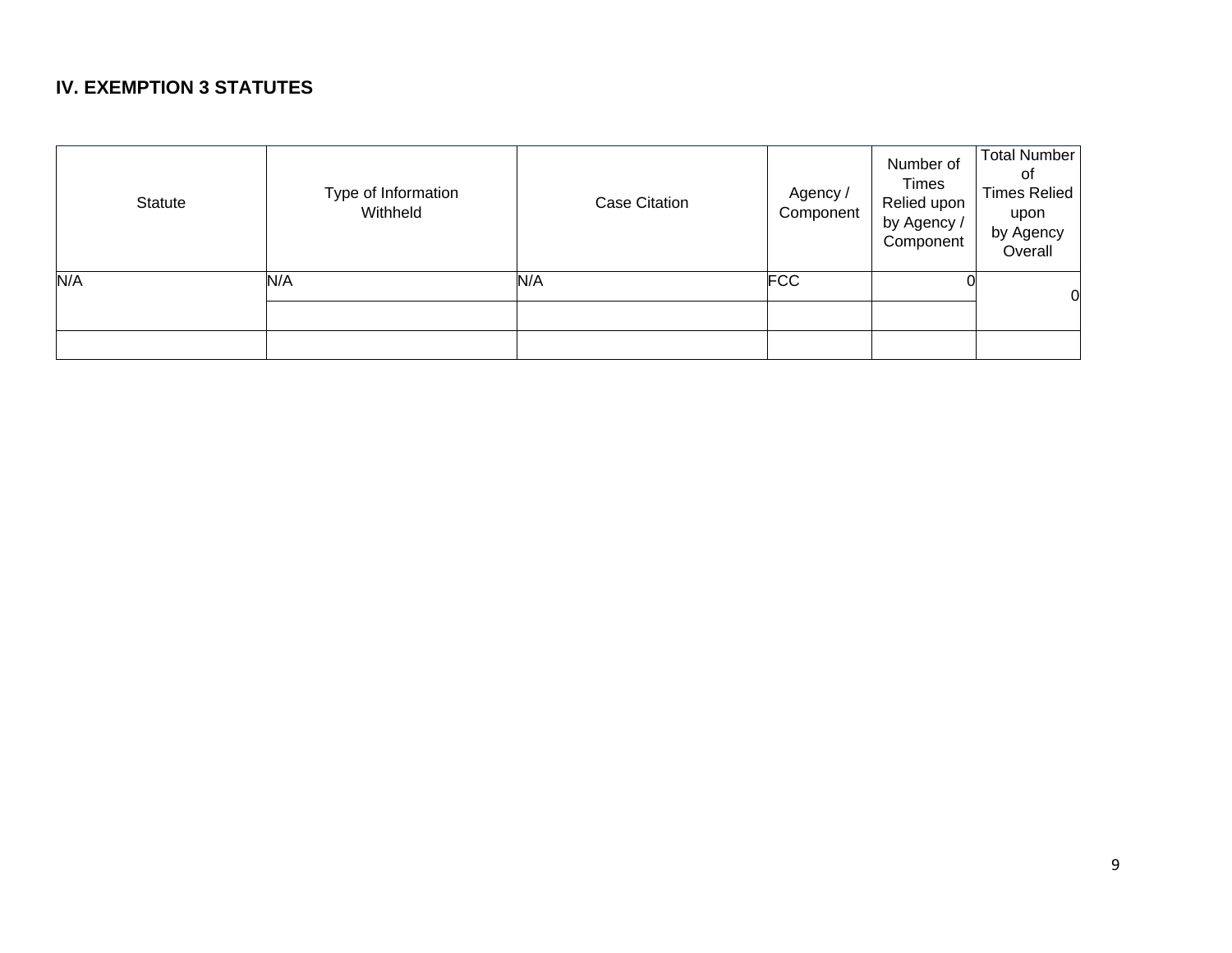# **V.A. FOIA REQUESTS -- RECEIVED, PROCESSED AND PENDING FOIA REQUESTS**

| Agency / Component    | Number of<br>Requests<br>Pending as of<br>Start<br>of Fiscal Year | Number of<br>Requests<br>Received<br>in Fiscal Year | Number of<br>Requests<br>Processed<br>in Fiscal Year | Number of<br>Requests<br>Pending as of End<br>of Fiscal Year |
|-----------------------|-------------------------------------------------------------------|-----------------------------------------------------|------------------------------------------------------|--------------------------------------------------------------|
| <b>FCC</b>            | 107                                                               | 836                                                 | 893                                                  | 50                                                           |
|                       |                                                                   |                                                     |                                                      |                                                              |
| <b>AGENCY OVERALL</b> | 107                                                               | 836                                                 | 893                                                  | 50                                                           |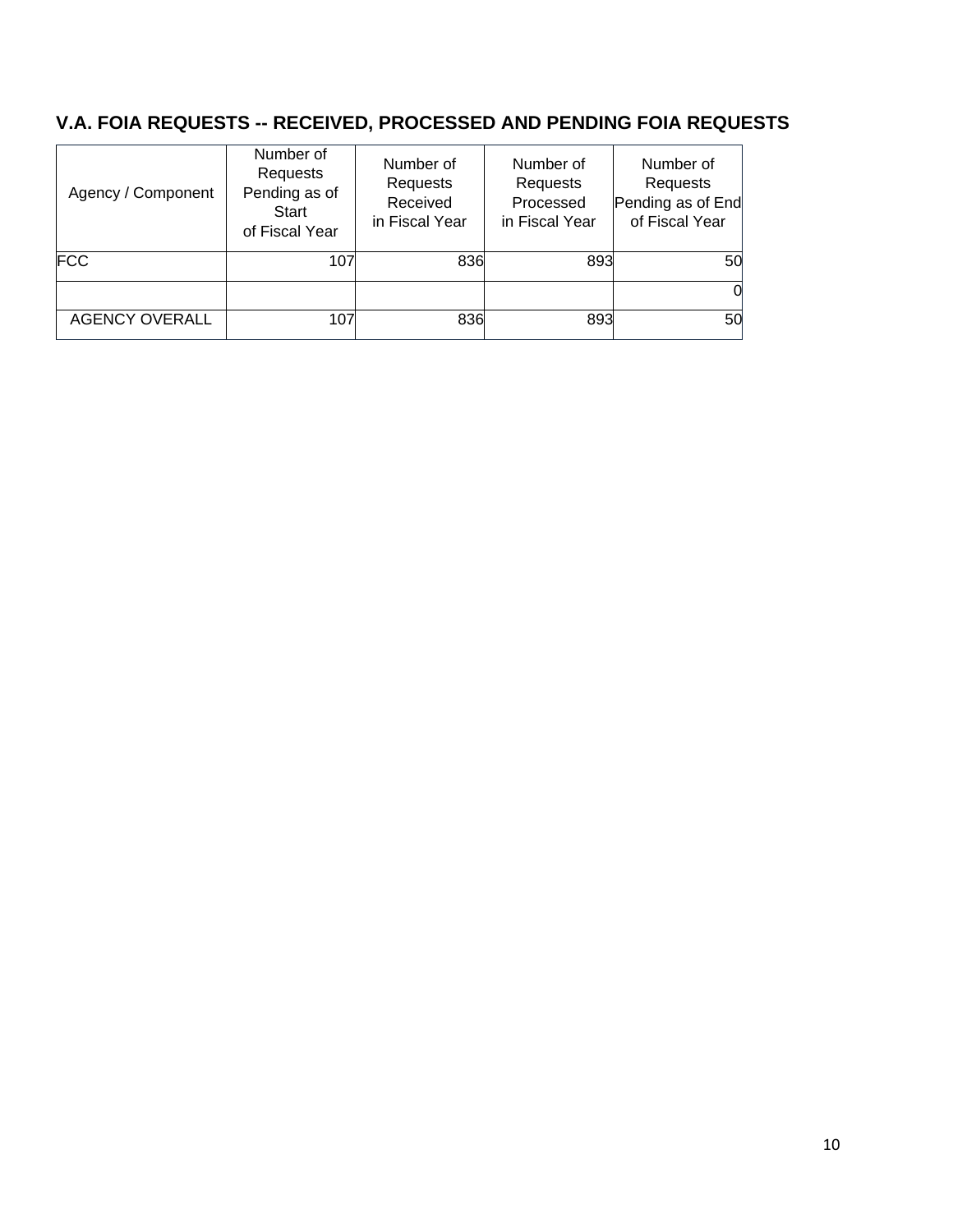# **V.B.(1). DISPOSITION OF FOIA REQUESTS -- ALL PROCESSED REQUESTS**

| Agency /<br>Component           | of Full<br>Grants | Number<br>Grants /<br>Partial<br>Denials | Number of<br>Number of Partial Full Denials<br>Based on<br><b>Exemptions Records</b> |           | Number of Full Denials Based on Reasons Other than Exemptions          |                      |                           |                                           |                                                                      |                         |                             |                                               |              |  |
|---------------------------------|-------------------|------------------------------------------|--------------------------------------------------------------------------------------|-----------|------------------------------------------------------------------------|----------------------|---------------------------|-------------------------------------------|----------------------------------------------------------------------|-------------------------|-----------------------------|-----------------------------------------------|--------------|--|
|                                 |                   |                                          |                                                                                      | <b>No</b> | <b>All Records</b><br>Referred to<br>Another<br>Component<br>or Agency | Request<br>Withdrawn | Fee-<br>Related<br>Reason | Records<br>not<br>Reasonably<br>Described | <i>I</i> Improper<br><b>FOIA</b><br>Request  <br>for Other<br>Reason | Not<br>Agency<br>Record | <b>Duplicate</b><br>Request | Other<br>*Explain<br>in Chart<br><b>Below</b> | <b>TOTAL</b> |  |
| <b>FCC</b>                      | 140               | 379                                      | 16                                                                                   | 168       |                                                                        | 103                  | 13                        |                                           |                                                                      | 32                      | 14                          | 19                                            | 893          |  |
|                                 |                   |                                          |                                                                                      |           |                                                                        |                      |                           |                                           |                                                                      |                         |                             |                                               |              |  |
| <b>AGENCY</b><br><b>OVERALL</b> | 140               | 379                                      | 16                                                                                   | 168       |                                                                        | 103                  | 13                        |                                           |                                                                      | 32                      | 14                          | 19                                            | 893          |  |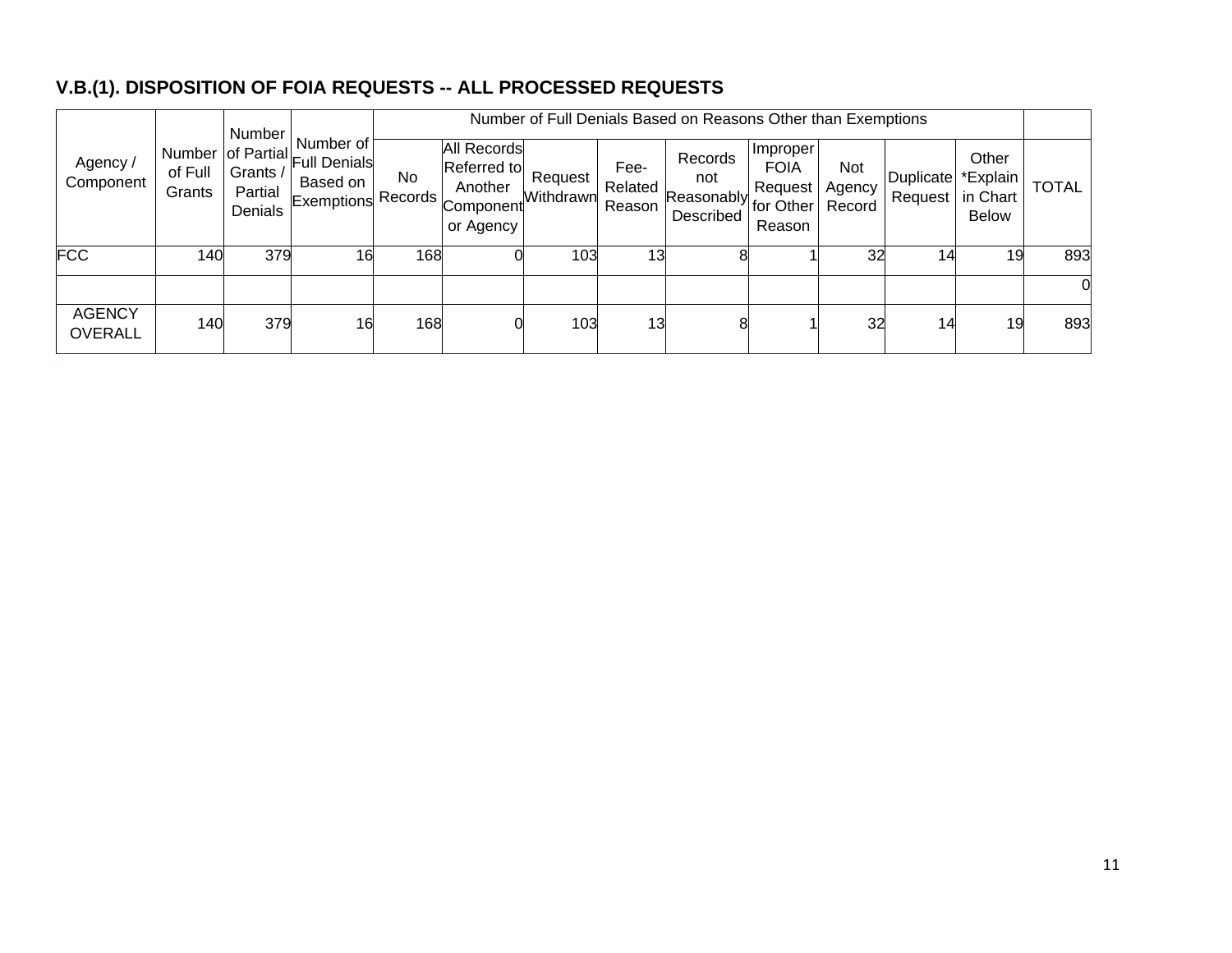#### **V.B.(2). DISPOSITION OF FOIA REQUESTS -- "OTHER" REASONS FOR "FULL DENIALS BASED ON REASONS OTHER THAN EXEMPTIONS"**

| Agency /<br>Component           | Description of "Other" Reasons for Denials from Chart B(1) | Number of Times<br>"Other" Reason<br>Was Relied Upon | <b>TOTAL</b> |
|---------------------------------|------------------------------------------------------------|------------------------------------------------------|--------------|
| <b>FCC</b>                      | Records Publicly Available                                 | 19                                                   | 19           |
| <b>AGENCY</b><br><b>OVERALL</b> |                                                            |                                                      | 19           |
|                                 |                                                            |                                                      |              |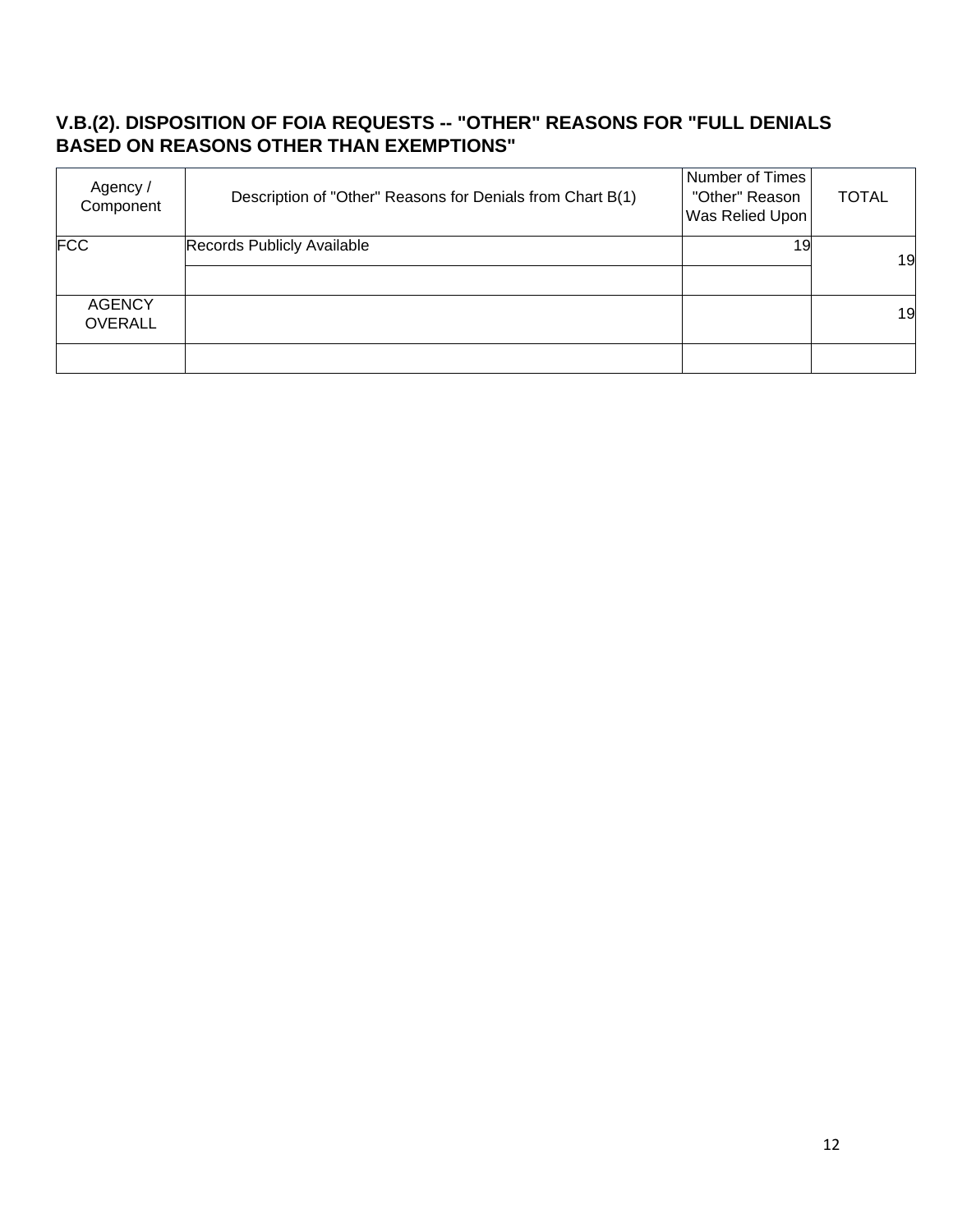# **V.B.(3). DISPOSITION OF FOIA REQUESTS -- NUMBER OF TIMES EXEMPTIONS APPLIED**

| Agency /<br>Component           | Ex. 1 | Ex. 2 | Ex. 3 | Ex. 4 | Ex. 5 |     |    |    |  | Ex. 6 $ Ex. 7(A) Ex. 7(B) Ex. 7(C) Ex. 7(D) Ex. 7(E) Ex. 7(F)  Ex. 8$ | Ex. 9 |
|---------------------------------|-------|-------|-------|-------|-------|-----|----|----|--|-----------------------------------------------------------------------|-------|
| <b>FCC</b>                      |       |       |       |       | 42    | 334 | 14 | 18 |  |                                                                       | O.    |
| <b>AGENCY</b><br><b>OVERALL</b> |       |       |       | 27    | 42    | 334 | 14 | 18 |  |                                                                       | 0     |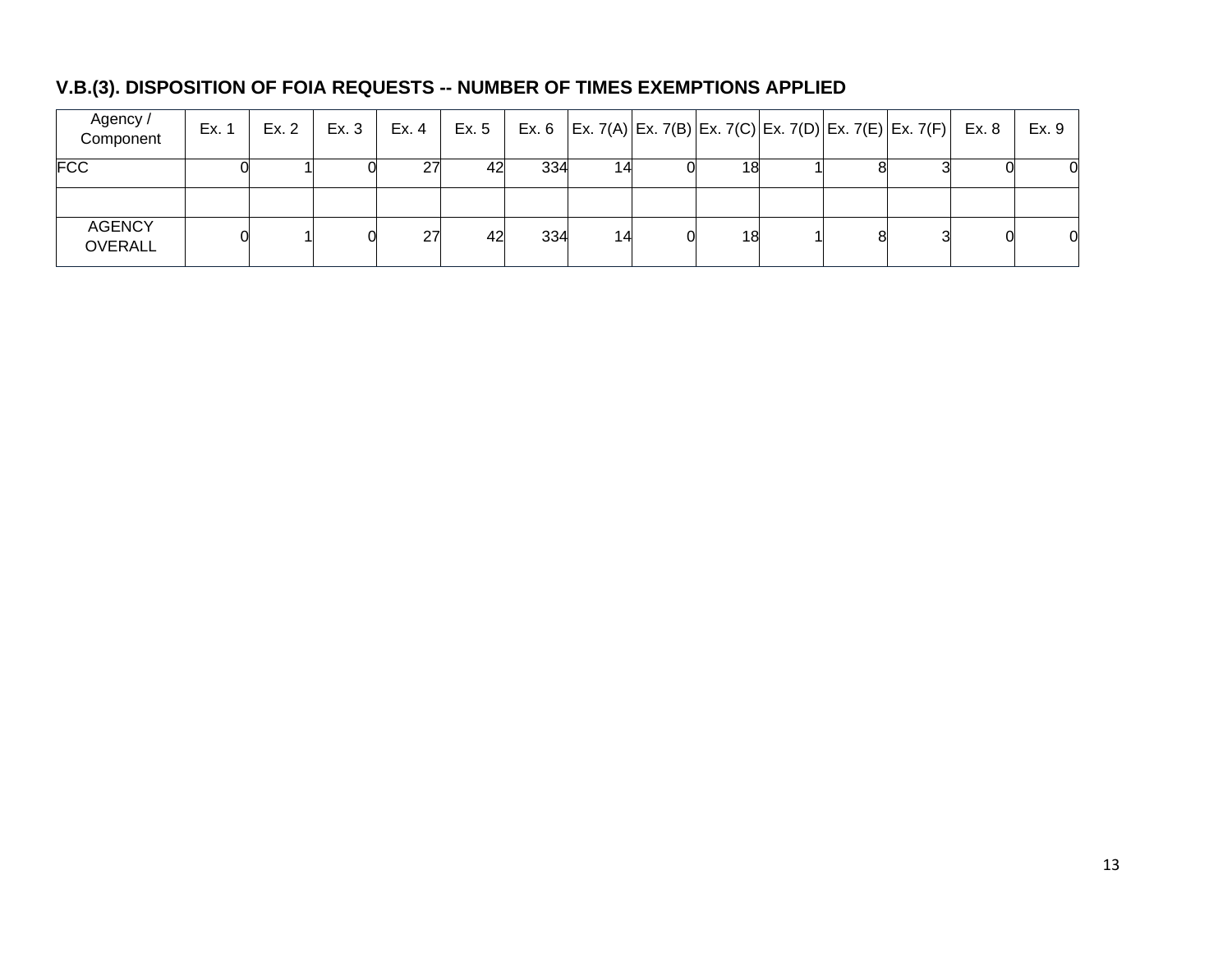#### **VI.A. ADMINISTRATIVE APPEALS OF INITIAL DETERMINATIONS OF FOIA REQUESTS -- RECEIVED, PROCESSED, AND PENDING ADMINISTRATIVE APPEALS**

| Agency / Component    | Number of Appeals<br>Pending as of Start<br>of Fiscal Year | Number of<br>Appeals Received<br>in Fiscal Year | Number of<br>Appeals Processed<br>in Fiscal Year | Number of Appeals<br>Pending as of End<br>of Fiscal Year |
|-----------------------|------------------------------------------------------------|-------------------------------------------------|--------------------------------------------------|----------------------------------------------------------|
| <b>FCC</b>            |                                                            | 31                                              |                                                  | 15                                                       |
|                       |                                                            |                                                 |                                                  |                                                          |
| <b>AGENCY OVERALL</b> |                                                            | 31                                              | 29                                               | 15                                                       |

*In the FY 15 Annual Report, the Commission reported 12 appeals pending at the end of the fiscal year. However, the FY 16 report shows 13 appeals pending at the beginning. The difference is due to an appeal received during FY 15 that was recorded in our FOIA tracking system after the FY 15 Annual Report was finalized.*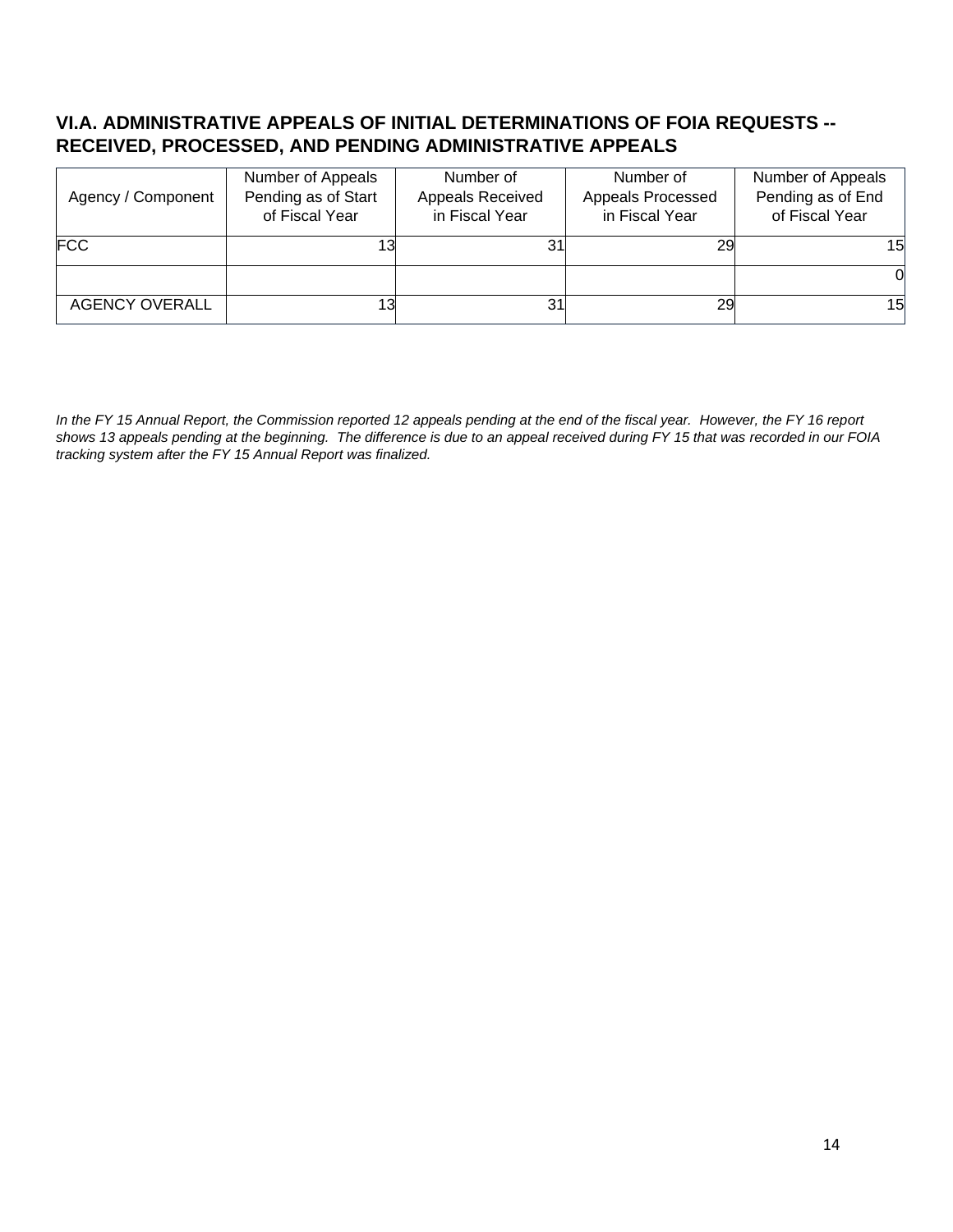### **VI.B. DISPOSITION OF ADMINISTRATIVE APPEALS -- ALL PROCESSED APPEALS**

| Agency / Component    | Number Affirmed on<br>Appeal | <b>Number Partially</b><br><b>Affirmed &amp; Partially</b><br>Reversed/Remanded on<br>Appeal | <b>Number Completely</b><br>Reversed/Remanded on<br>Appeal | Number of Appeals<br>Closed for Other<br>Reasons | TOTAL |
|-----------------------|------------------------------|----------------------------------------------------------------------------------------------|------------------------------------------------------------|--------------------------------------------------|-------|
| <b>FCC</b>            |                              |                                                                                              |                                                            | 21                                               | 29    |
|                       |                              |                                                                                              |                                                            |                                                  |       |
| <b>AGENCY OVERALL</b> |                              |                                                                                              |                                                            | 21                                               | 29    |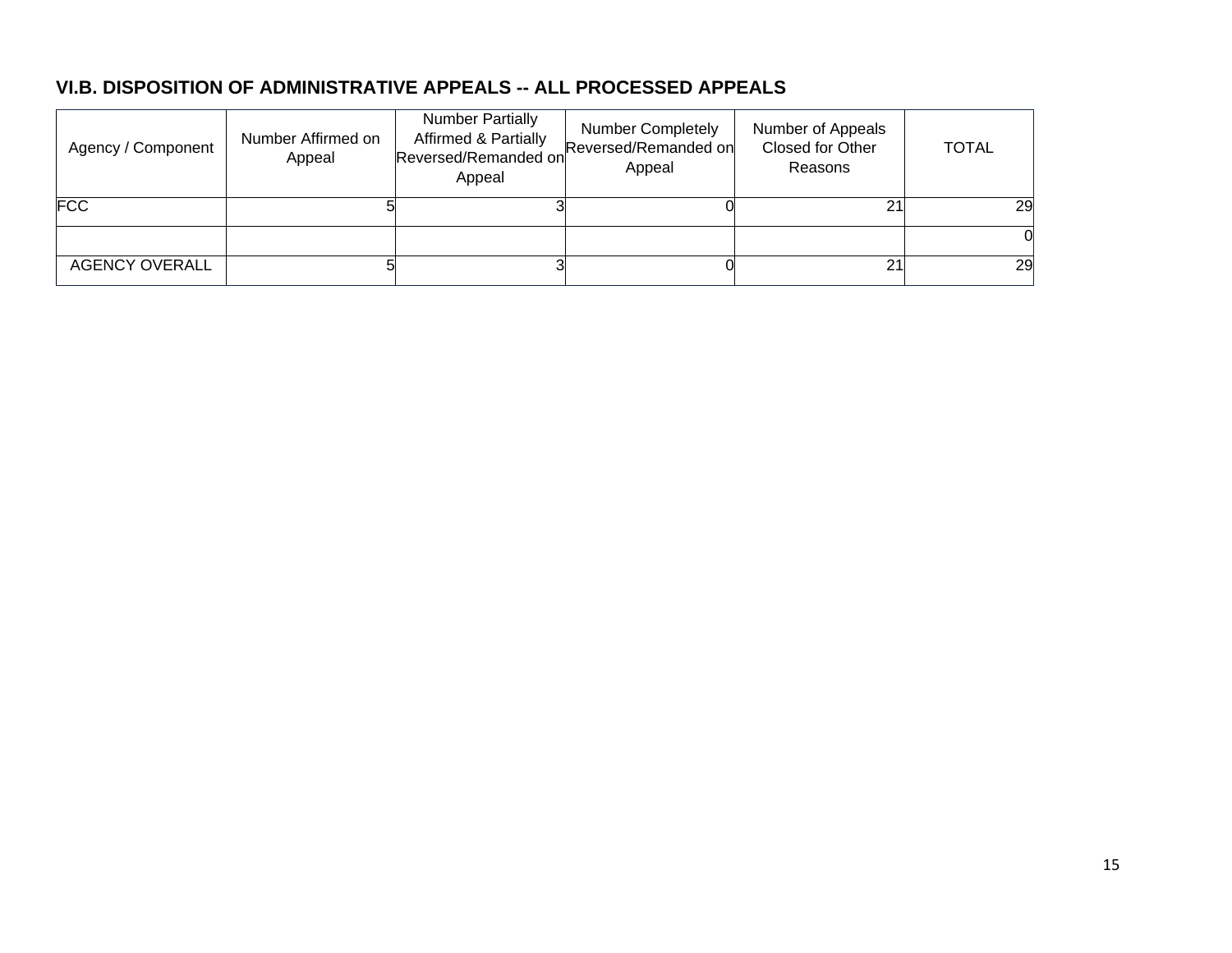# **VI.C.(1). REASONS FOR DENIAL ON APPEAL -- NUMBER OF TIMES EXEMPTIONS APPLIED**

| Agency /<br>Component           | Ex. 1 | Ex. 2 | Ex. 3 | Ex. 4 | Ex. 5 |  |  |  | Ex. 6   Ex. 7(A)   Ex. 7(B)   Ex. 7(C)   Ex. 7(D)   Ex. 7(E)   Ex. 7(F)   Ex. 8 | Ex. 9 |
|---------------------------------|-------|-------|-------|-------|-------|--|--|--|---------------------------------------------------------------------------------|-------|
| <b>FCC</b>                      |       |       |       |       |       |  |  |  |                                                                                 |       |
|                                 |       |       |       |       |       |  |  |  |                                                                                 |       |
| <b>AGENCY</b><br><b>OVERALL</b> |       |       |       |       |       |  |  |  |                                                                                 | 0     |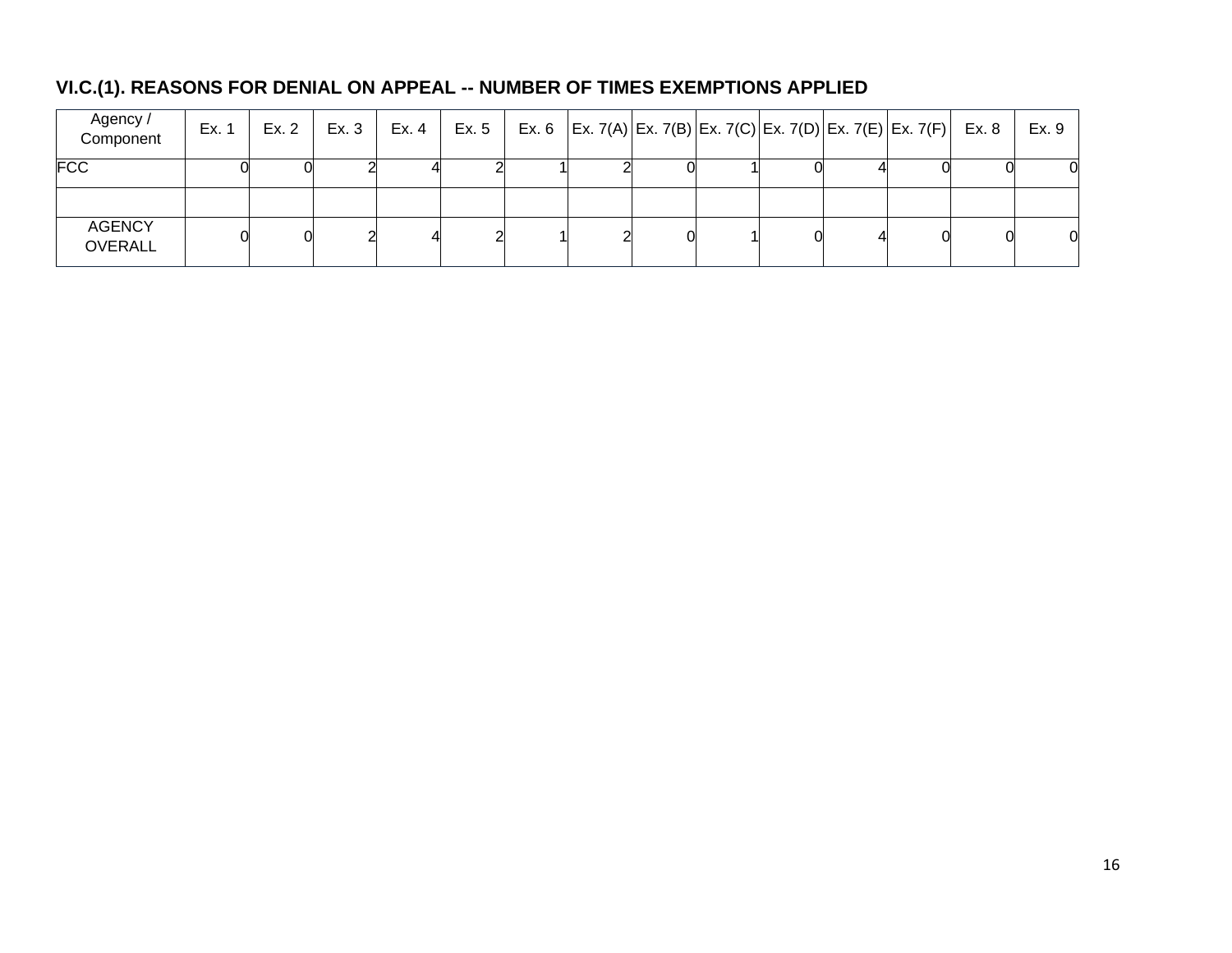# **VI.C.(2). REASONS FOR DENIAL ON APPEAL -- REASONS OTHER THAN EXEMPTIONS**

| Agency /<br>Component           | No<br>Records | Records<br>Referred at<br>Initial<br>Request<br>Level | Request<br>Withdrawn | Fee-<br>Related<br>Reason | Records<br>not<br>Reasonably for Other<br>Described | Improper<br>Request<br>Reasons | Not<br>Agency<br>Record | Duplicate<br>Request or<br>Appeal | Request in<br>Litigation | Appeal<br>Based<br>Solely on<br>Denial of<br>Request<br>for<br>Expedited<br>Processing | Other<br>*Explain in<br>chart<br>below |
|---------------------------------|---------------|-------------------------------------------------------|----------------------|---------------------------|-----------------------------------------------------|--------------------------------|-------------------------|-----------------------------------|--------------------------|----------------------------------------------------------------------------------------|----------------------------------------|
| <b>FCC</b>                      |               |                                                       | 20                   |                           |                                                     |                                |                         |                                   |                          |                                                                                        | 0                                      |
|                                 |               |                                                       |                      |                           |                                                     |                                |                         |                                   |                          |                                                                                        |                                        |
| <b>AGENCY</b><br><b>OVERALL</b> |               | 0                                                     | 20                   |                           |                                                     |                                |                         |                                   |                          |                                                                                        | 0                                      |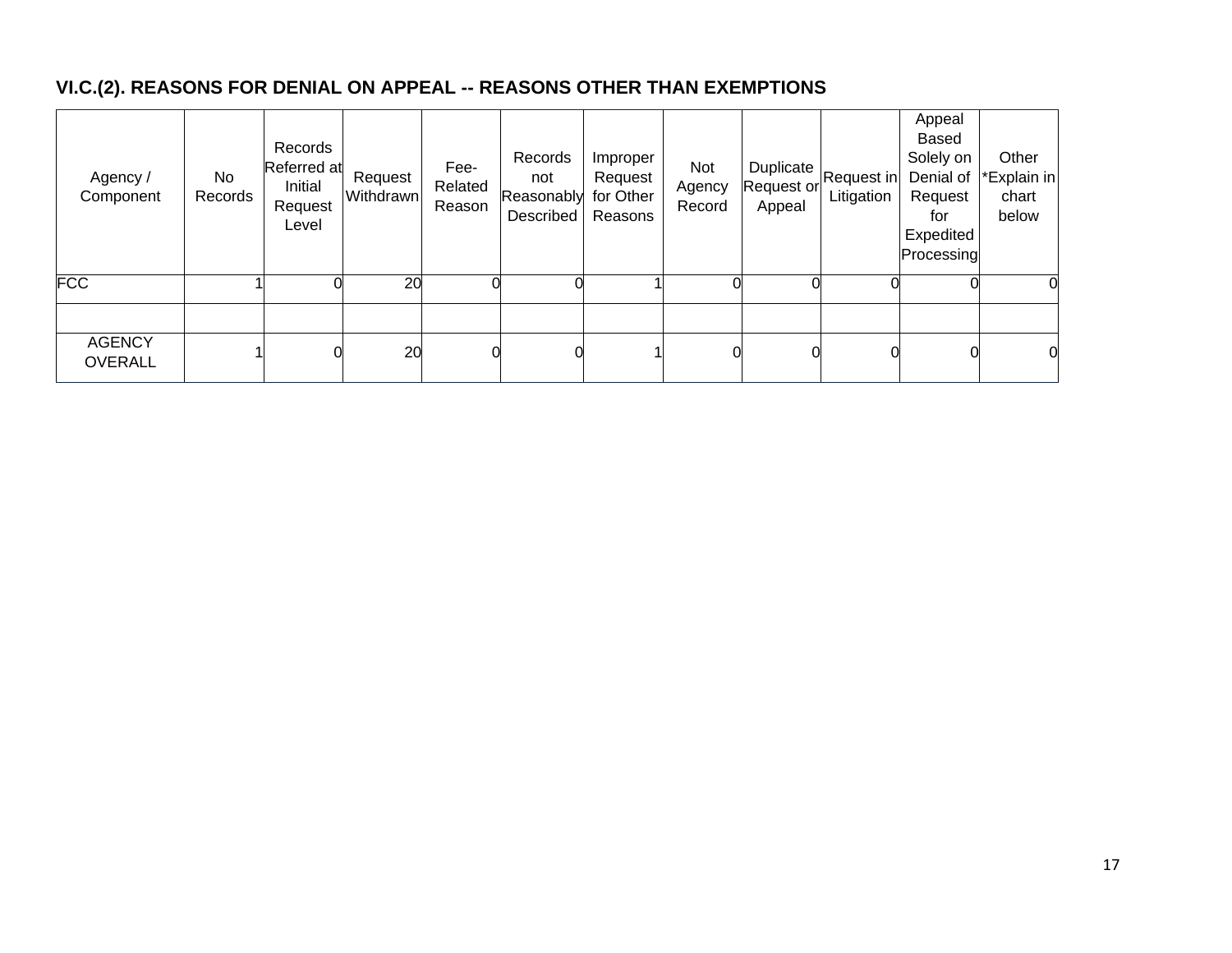# **VI.C.(3). REASONS FOR DENIAL ON APPEAL -- "OTHER" REASONS**

| Agency /<br>Component           | Description of "Other" Reasons for Denial on Appeal from Chart C(2) | Number of Times<br>"Other" Reason<br>Was Relied Upon | <b>TOTAL</b> |
|---------------------------------|---------------------------------------------------------------------|------------------------------------------------------|--------------|
| <b>FCC</b>                      | N/A                                                                 |                                                      | 0            |
| <b>AGENCY</b><br><b>OVERALL</b> |                                                                     |                                                      | 0            |
|                                 |                                                                     |                                                      |              |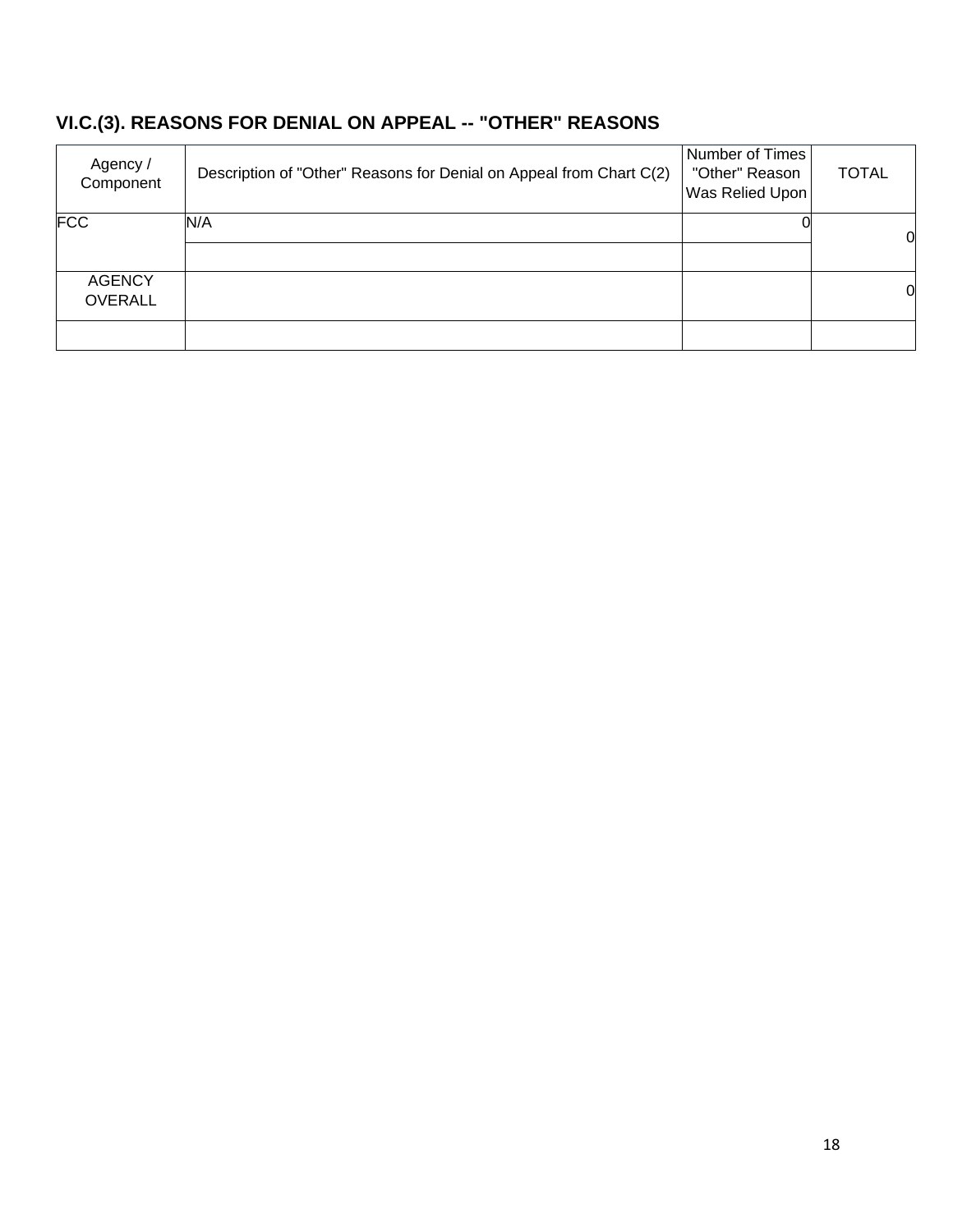# **VI.C.(4). RESPONSE TIME FOR ADMINISTRATIVE APPEALS**

|                       | Agency / Component Median Number of Days | Average Number of<br>Days | Lowest Number of Days | <b>Highest Number of</b><br>Days |
|-----------------------|------------------------------------------|---------------------------|-----------------------|----------------------------------|
|                       |                                          |                           |                       |                                  |
|                       |                                          |                           |                       |                                  |
| <b>AGENCY OVERALL</b> | 65.00                                    | 123.62                    |                       | 421.00                           |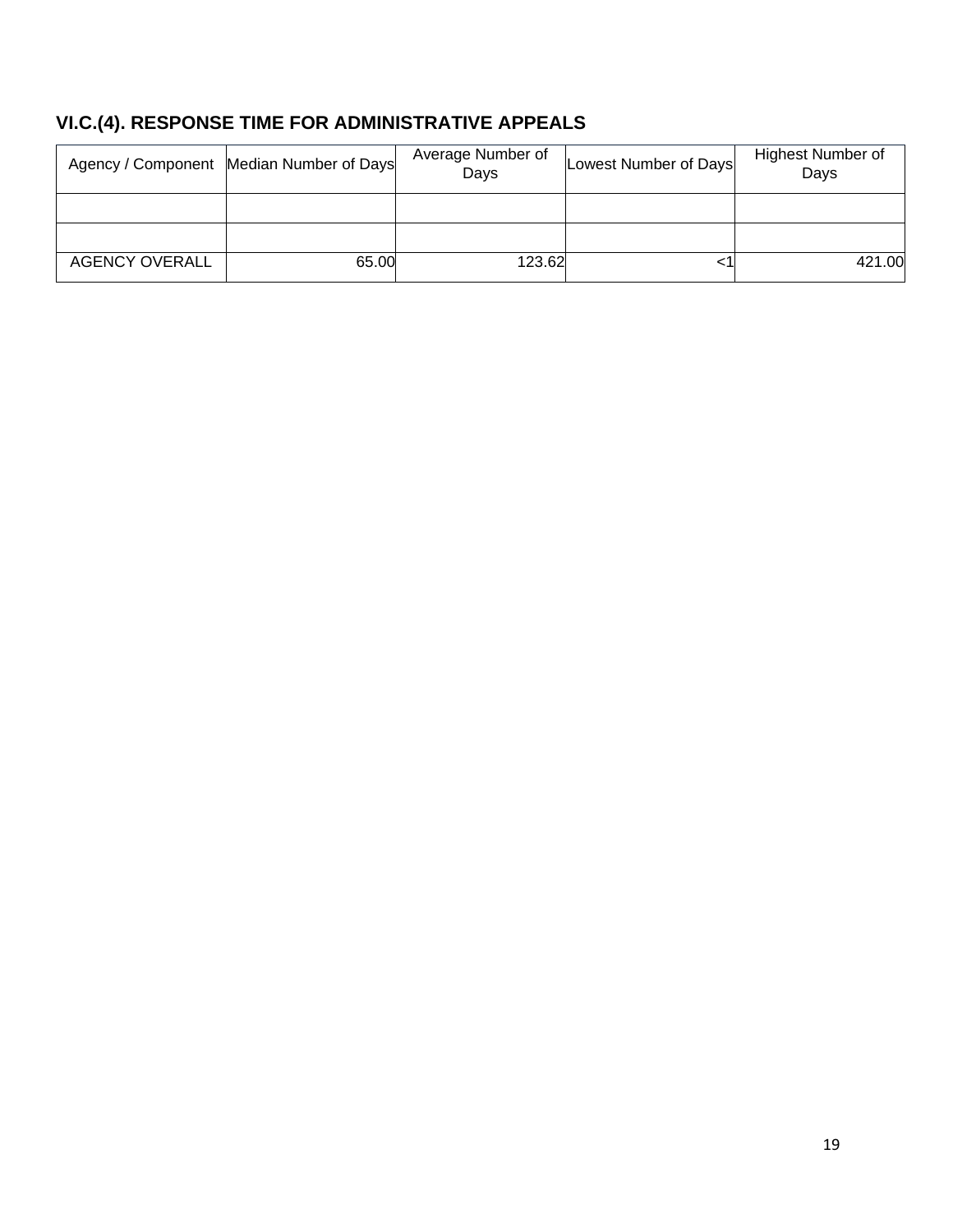# **VI.C.(5). TEN OLDEST PENDING ADMINISTRATIVE APPEALS**

| Agency /<br>Component |                           | 10th Oldest<br>Appeal                                                                                         | 9th | 8th | 7th | 6th | 5th | 4th | 3rd | 2 <sub>nd</sub> | Oldest<br>Appeal |
|-----------------------|---------------------------|---------------------------------------------------------------------------------------------------------------|-----|-----|-----|-----|-----|-----|-----|-----------------|------------------|
|                       | Date of Appeal            |                                                                                                               |     |     |     |     |     |     |     |                 |                  |
|                       | Number of Days<br>Pending |                                                                                                               |     |     |     |     |     |     |     |                 |                  |
| <b>AGENCY</b>         | Date of Appeal            | 2016-08-10 2016-08-02 2016-06-23 2016-05-24 2016-05-01 2016-03-18 2015-12-14 2015-10-21 2015-10-09 2015-07-08 |     |     |     |     |     |     |     |                 |                  |
| <b>OVERALL</b>        | Number of Days<br>Pending | 36                                                                                                            | 42  | 69  | 90  | 107 | 137 | 202 | 238 | 245             | 311              |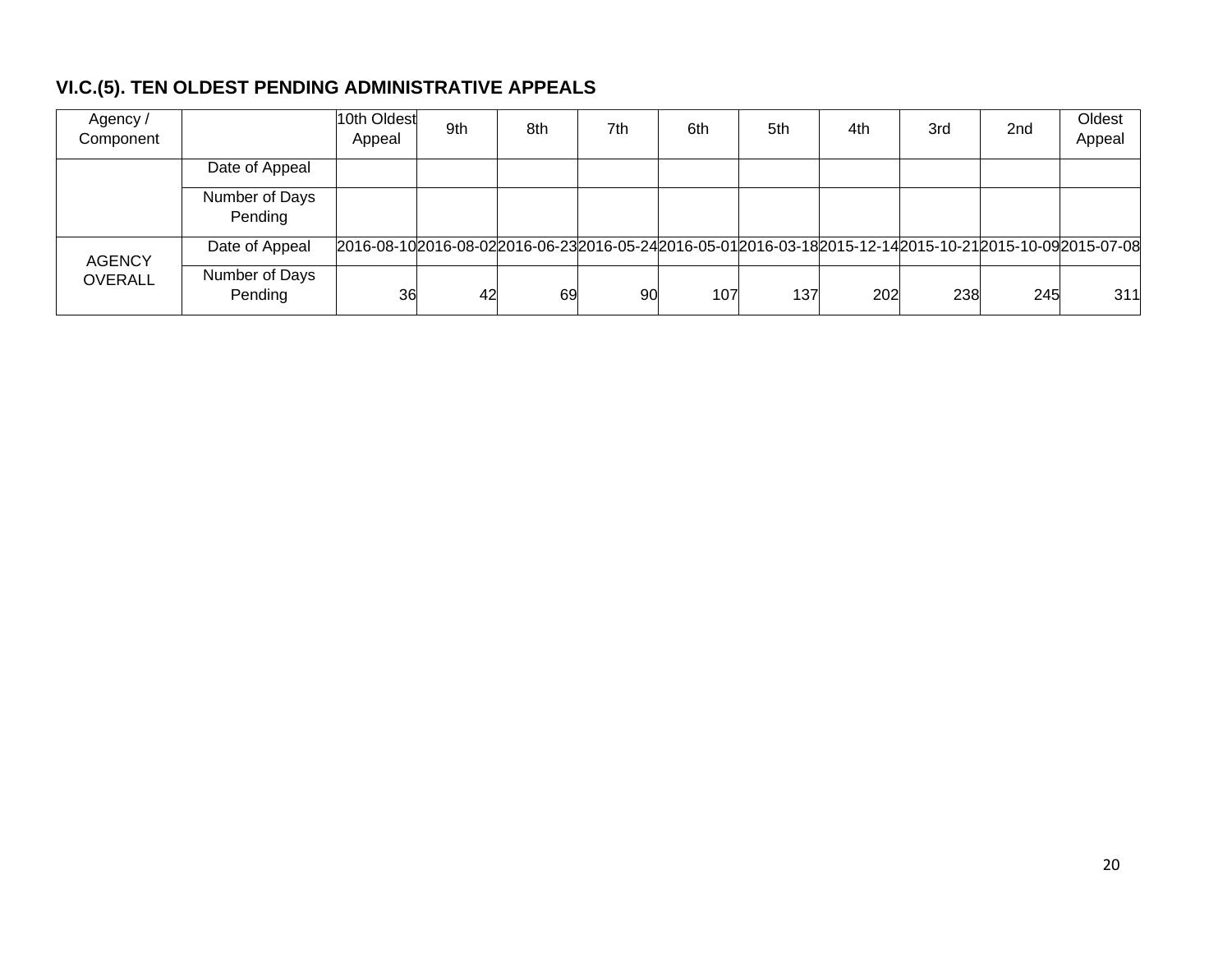### **VII.A. FOIA REQUESTS -- RESPONSE TIME FOR ALL PROCESSED PERFECTED REQUESTS**

|                                 |         |         | <b>SIMPLE</b> |         |         |         | COMPLEX |               |         | <b>EXPEDITED PROCESSING</b> |         |         |  |
|---------------------------------|---------|---------|---------------|---------|---------|---------|---------|---------------|---------|-----------------------------|---------|---------|--|
| Agency /<br>Component           | Median  | Average | Lowest        | Highest | Median  | Average | Lowest  | Highest       | Median  | Average                     | Lowest  | Highest |  |
|                                 | Number  | Number  | <b>Number</b> | Number  | Number  | Number  | Number  | <b>Number</b> | Number  | Number                      | Number  | Number  |  |
|                                 | of Days | of Days | of Days       | of Days | of Days | of Days | of Days | of Days       | of Days | of Days                     | of Days | of Days |  |
|                                 |         |         |               |         |         |         |         |               |         |                             |         |         |  |
|                                 |         |         |               |         |         |         |         |               |         |                             |         |         |  |
| <b>AGENCY</b><br><b>OVERALL</b> | 16      | 22.57   | ا>            | 433     | 144     | 144     | 144     | 144           | 6       | 10.13                       | <1      | 76      |  |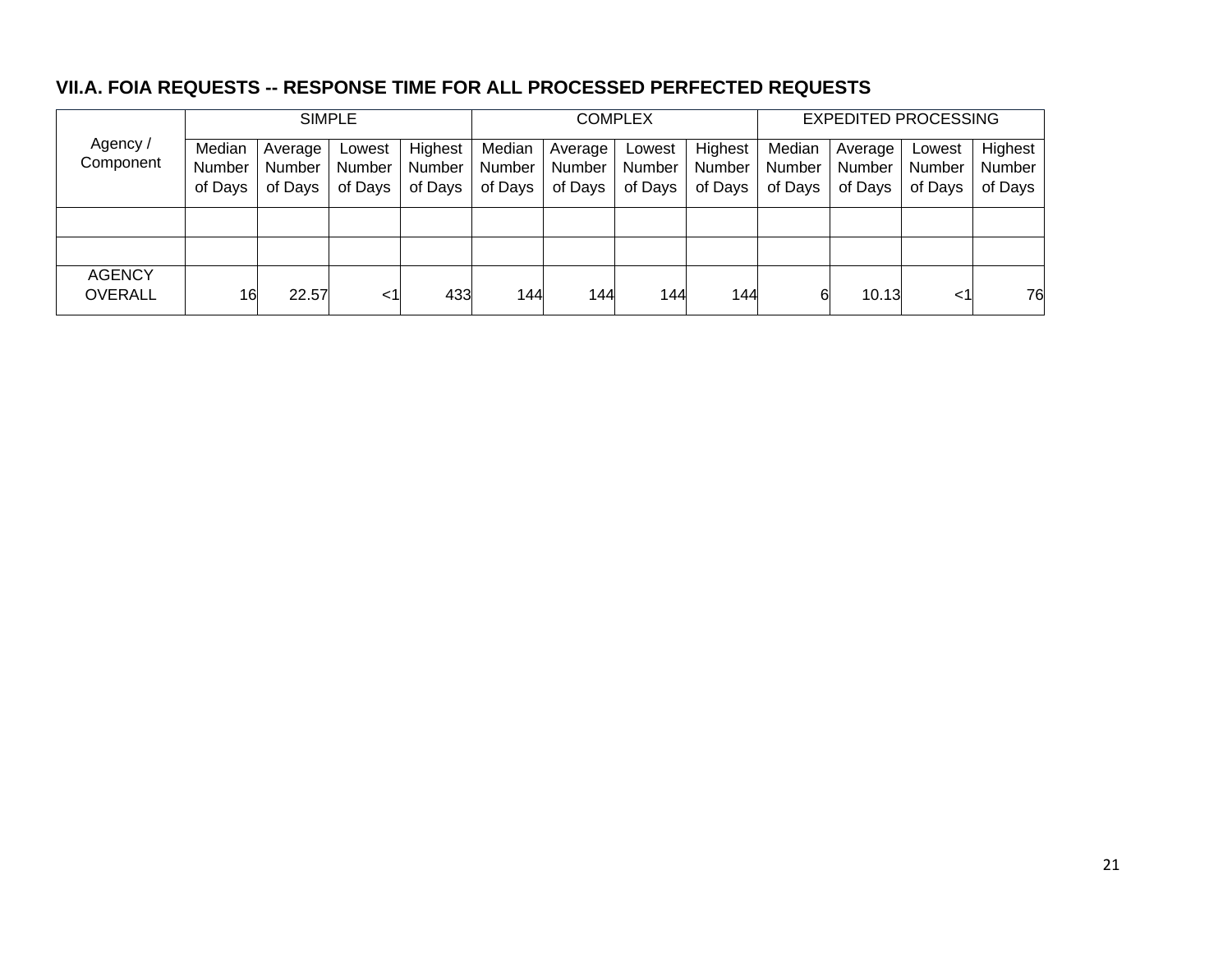### **VII.B. PROCESSED REQUESTS -- RESPONSE TIME FOR PERFECTED REQUESTS IN WHICH INFORMATION WAS GRANTED**

|                       |                   |                          | <b>SIMPLE</b>     |                          |                   |                   | <b>COMPLEX</b>    |                   | <b>EXPEDITED PROCESSING</b> |                   |                   |                   |
|-----------------------|-------------------|--------------------------|-------------------|--------------------------|-------------------|-------------------|-------------------|-------------------|-----------------------------|-------------------|-------------------|-------------------|
| Agency /<br>Component | Median            | Average                  | Lowest            | Highest                  | Median            | Average           | Lowest            | Highest           | Median                      | Average           | Lowest            | Highest           |
|                       | Number<br>of Days | <b>Number</b><br>of Days | Number<br>of Days | <b>Number</b><br>of Days | Number<br>of Days | Number<br>of Days | Number<br>of Days | Number<br>of Days | <b>Number</b><br>of Days    | Number<br>of Days | Number<br>of Days | Number<br>of Days |
|                       |                   |                          |                   |                          |                   |                   |                   |                   |                             |                   |                   |                   |
|                       |                   |                          |                   |                          |                   |                   |                   |                   |                             |                   |                   |                   |
|                       |                   |                          |                   |                          |                   |                   |                   |                   |                             |                   |                   |                   |
| <b>AGENCY</b>         |                   |                          |                   |                          |                   |                   |                   |                   |                             |                   |                   |                   |
| <b>OVERALL</b>        | 18                | 22.76                    | <1                | 422                      | 144               | 144               | 144               | 144               | 6                           | 11.45             | $<$ 1             | 76                |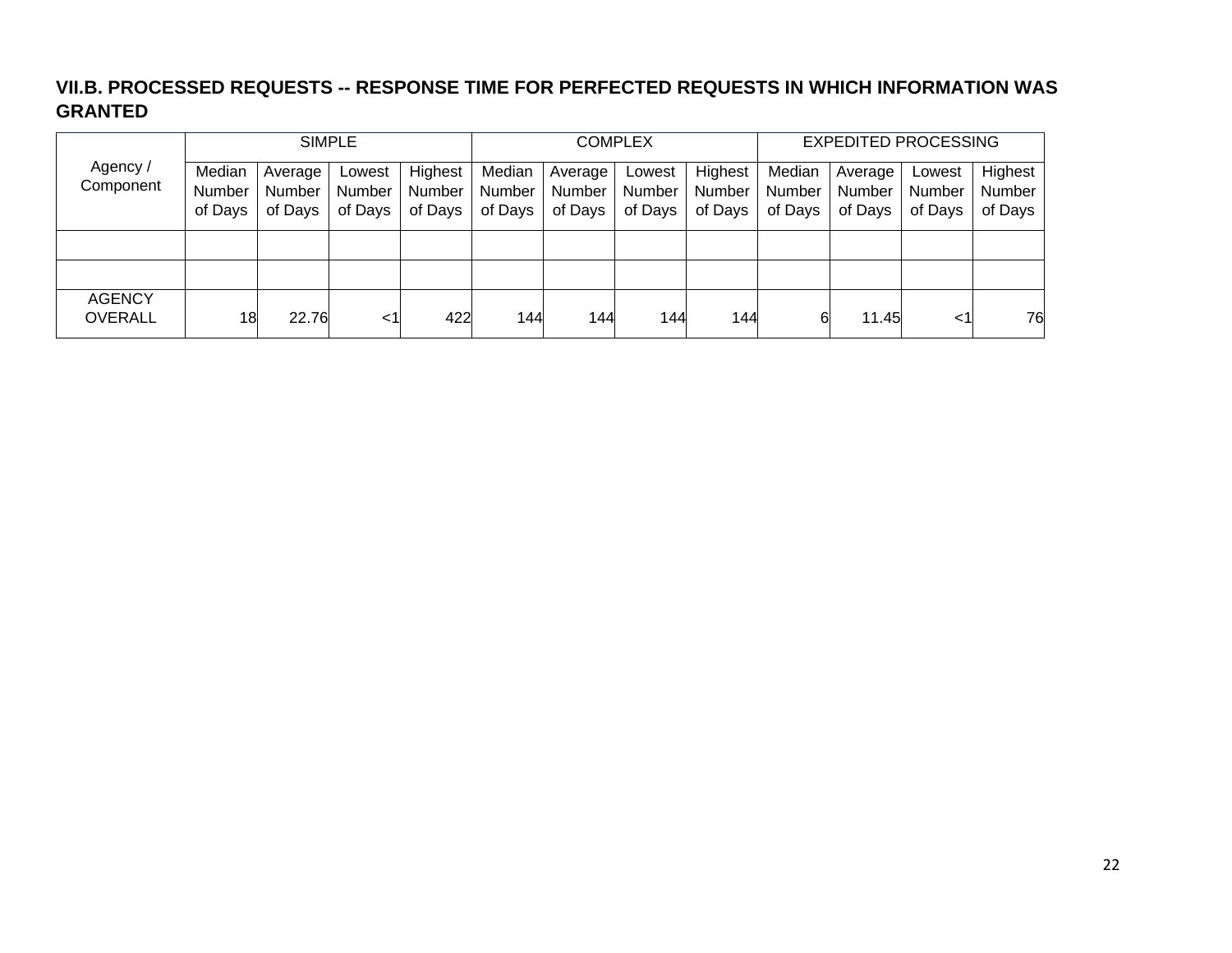## **VII.C. PROCESSED SIMPLE REQUESTS -- RESPONSE TIME IN DAY INCREMENTS**

| Agency /                        | $< 1 - 20$ | 21-40 | 41-60 | 61-80 |      |      |      |      |      |      |      | 81-100  101-120   121-140   141-160   161-180   181-200   201-300   301-400 | $401+$ | <b>TOTAL</b> |
|---------------------------------|------------|-------|-------|-------|------|------|------|------|------|------|------|-----------------------------------------------------------------------------|--------|--------------|
| Component                       | Days       | Days  | Days  | Days  | Days | Days | Days | Days | Days | Days | Days | Davs                                                                        | Days   |              |
| <b>FCC</b>                      | 677        | 89    | 24    |       |      |      |      |      |      |      |      |                                                                             |        | 828          |
|                                 |            |       |       |       |      |      |      |      |      |      |      |                                                                             |        |              |
| <b>AGENCY</b><br><b>OVERALL</b> | 677        | 89    | 24    |       |      |      |      |      |      |      |      |                                                                             |        | 828          |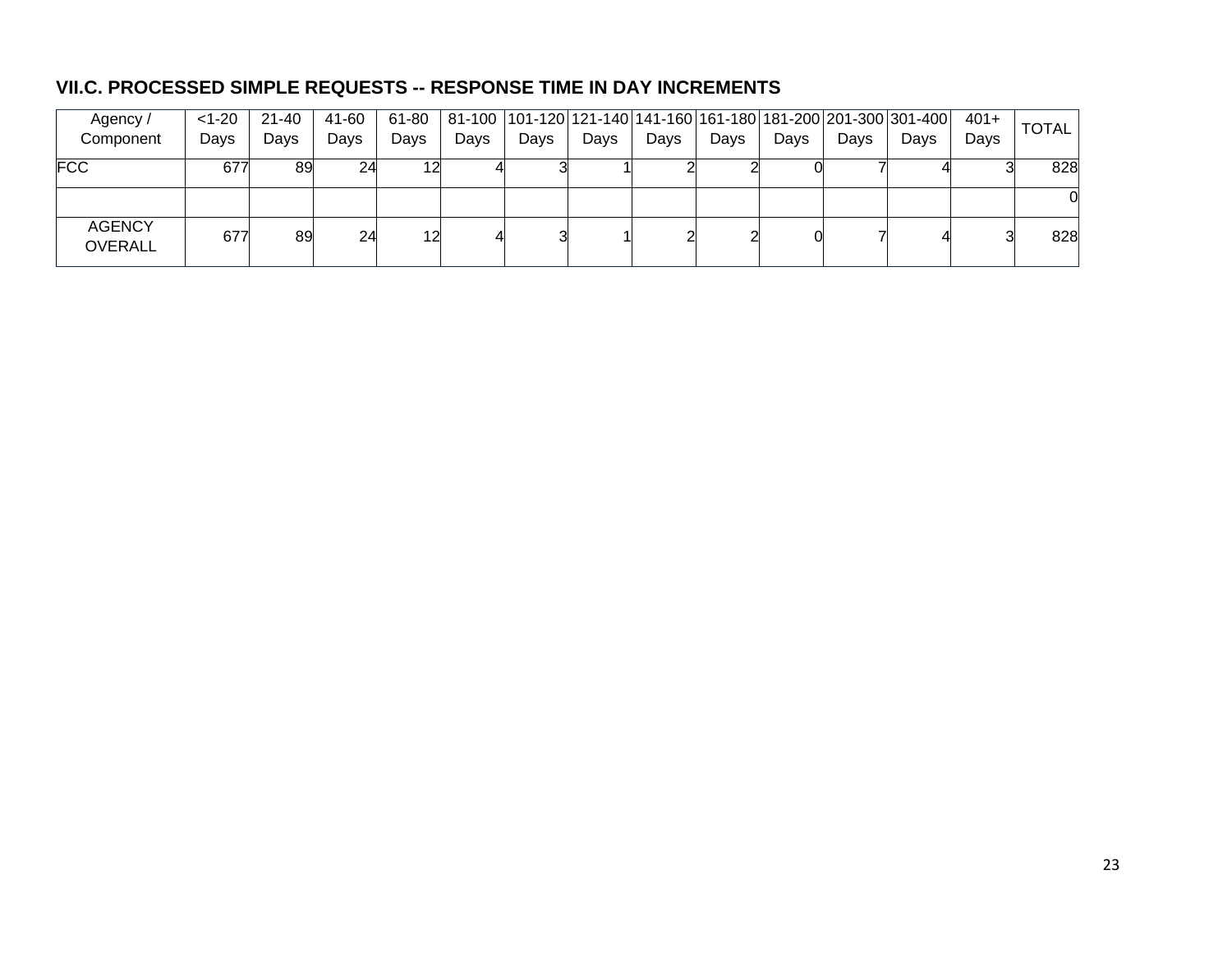## **VII.C. PROCESSED COMPLEX REQUESTS -- RESPONSE TIME IN DAY INCREMENTS**

| Agency /                        | $<1 - 20$ | $21 - 40$ | 41-60 | 61-80 |      |      |      |      |      |      |      | 81-100  101-120   121-140   141-160   161-180   181-200   201-300   301-400 | $401+$ | <b>TOTAL</b> |
|---------------------------------|-----------|-----------|-------|-------|------|------|------|------|------|------|------|-----------------------------------------------------------------------------|--------|--------------|
| Component                       | Days      | Days      | Days  | Days  | Days | Days | Days | Days | Days | Days | Days | Days                                                                        | Days   |              |
| <b>FCC</b>                      |           |           |       |       |      |      |      |      |      |      |      |                                                                             |        |              |
|                                 |           |           |       |       |      |      |      |      |      |      |      |                                                                             |        |              |
| <b>AGENCY</b><br><b>OVERALL</b> |           |           |       |       |      |      |      |      |      |      |      |                                                                             |        |              |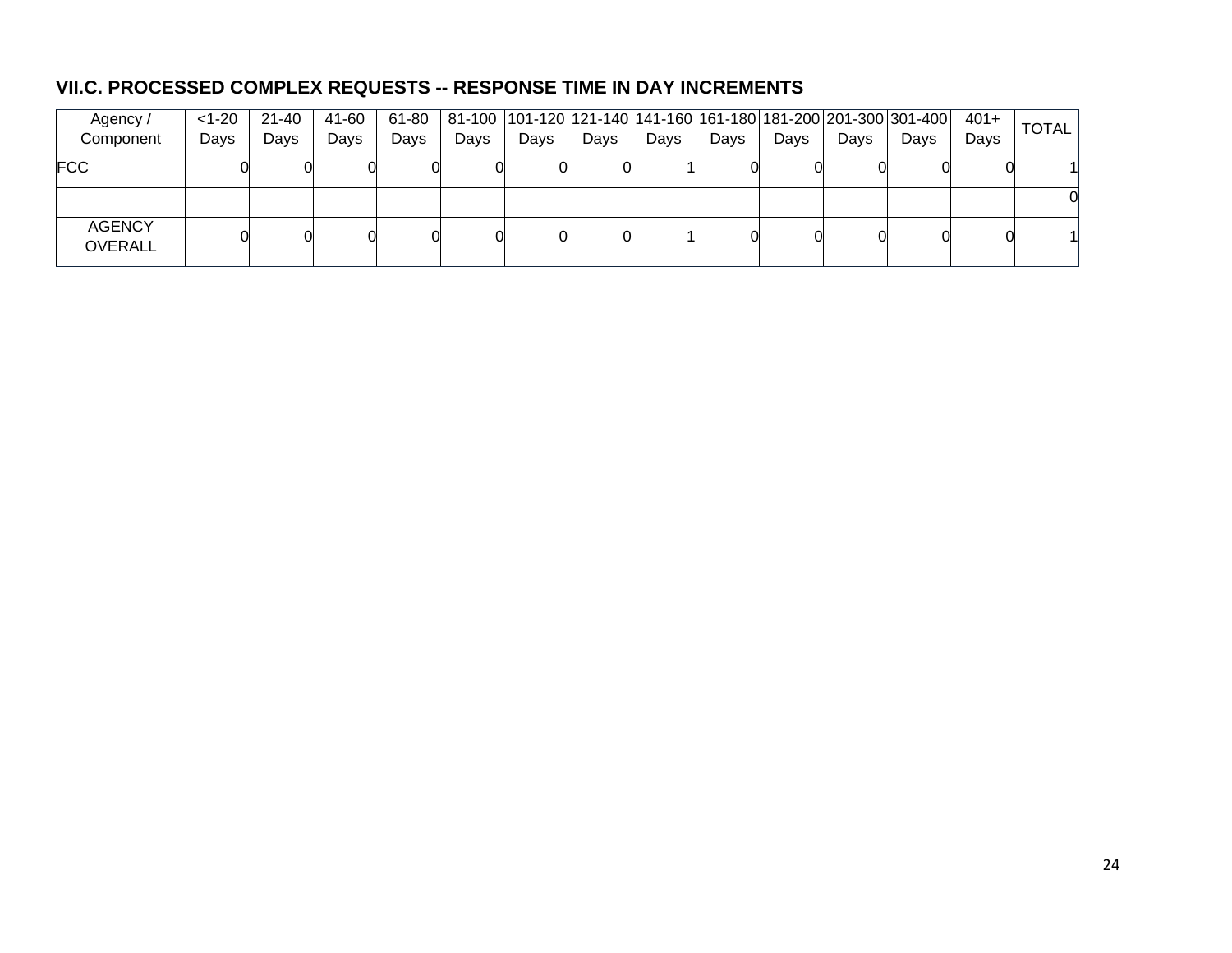## **VII.C. PROCESSED REQUESTS GRANTED EXPEDITED PROCESSING -- RESPONSE TIME IN DAY INCREMENTS**

| Agency /                        | $< 1 - 20$ | 21-40 | 41-60 | 61-80 |      |      |      |      |      |      |      | 81-100  101-120   121-140   141-160   161-180   181-200   201-300   301-400 | $401+$ | <b>TOTAL</b> |
|---------------------------------|------------|-------|-------|-------|------|------|------|------|------|------|------|-----------------------------------------------------------------------------|--------|--------------|
| Component                       | Days       | Days  | Days  | Days  | Days | Days | Days | Days | Days | Days | Days | Days                                                                        | Days   |              |
| <b>FCC</b>                      | 50         |       |       |       |      |      |      |      |      |      |      |                                                                             |        | 55           |
|                                 |            |       |       |       |      |      |      |      |      |      |      |                                                                             |        |              |
| <b>AGENCY</b><br><b>OVERALL</b> | 50         |       |       |       |      |      |      |      |      |      |      |                                                                             |        | 55           |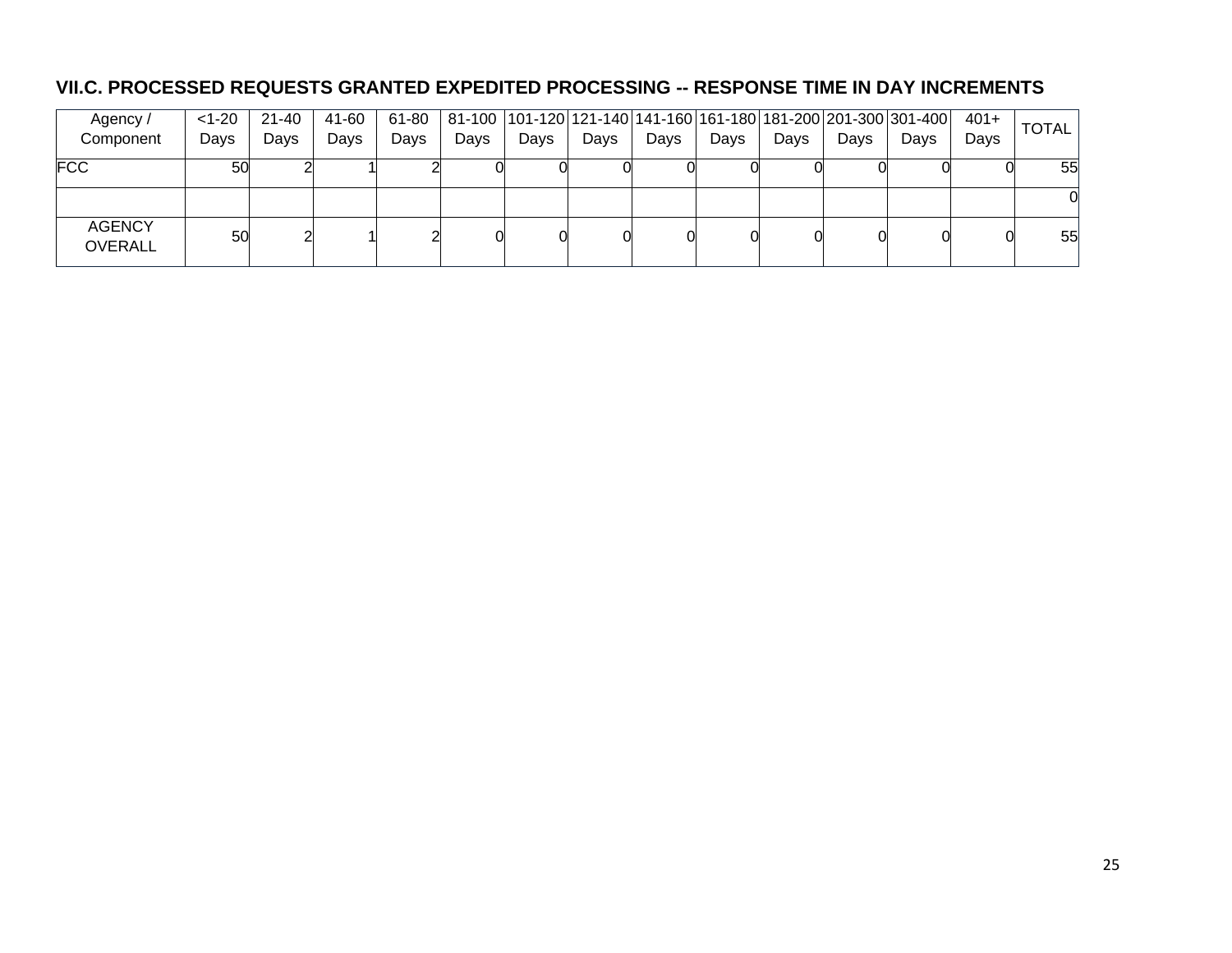## **VII.D. PENDING REQUESTS -- ALL PENDING PERFECTED REQUESTS**

|                       | <b>SIMPLE</b>     |                             |                              |                   | <b>COMPLEX</b>              |                              | <b>EXPEDITED PROCESSING</b> |                             |                              |  |
|-----------------------|-------------------|-----------------------------|------------------------------|-------------------|-----------------------------|------------------------------|-----------------------------|-----------------------------|------------------------------|--|
| Agency / Component    | Number<br>Pending | Median<br>Number of<br>Days | Average<br>Number of<br>Days | Number<br>Pending | Median<br>Number of<br>Days | Average<br>Number of<br>Days | Number<br>Pending           | Median<br>Number of<br>Days | Average<br>Number of<br>Days |  |
|                       |                   |                             |                              |                   |                             |                              |                             |                             |                              |  |
|                       |                   |                             |                              |                   |                             |                              |                             |                             |                              |  |
| <b>AGENCY OVERALL</b> | 47                |                             | 21.09                        |                   | N/A                         | N/A                          |                             | 5.5                         | 5.5                          |  |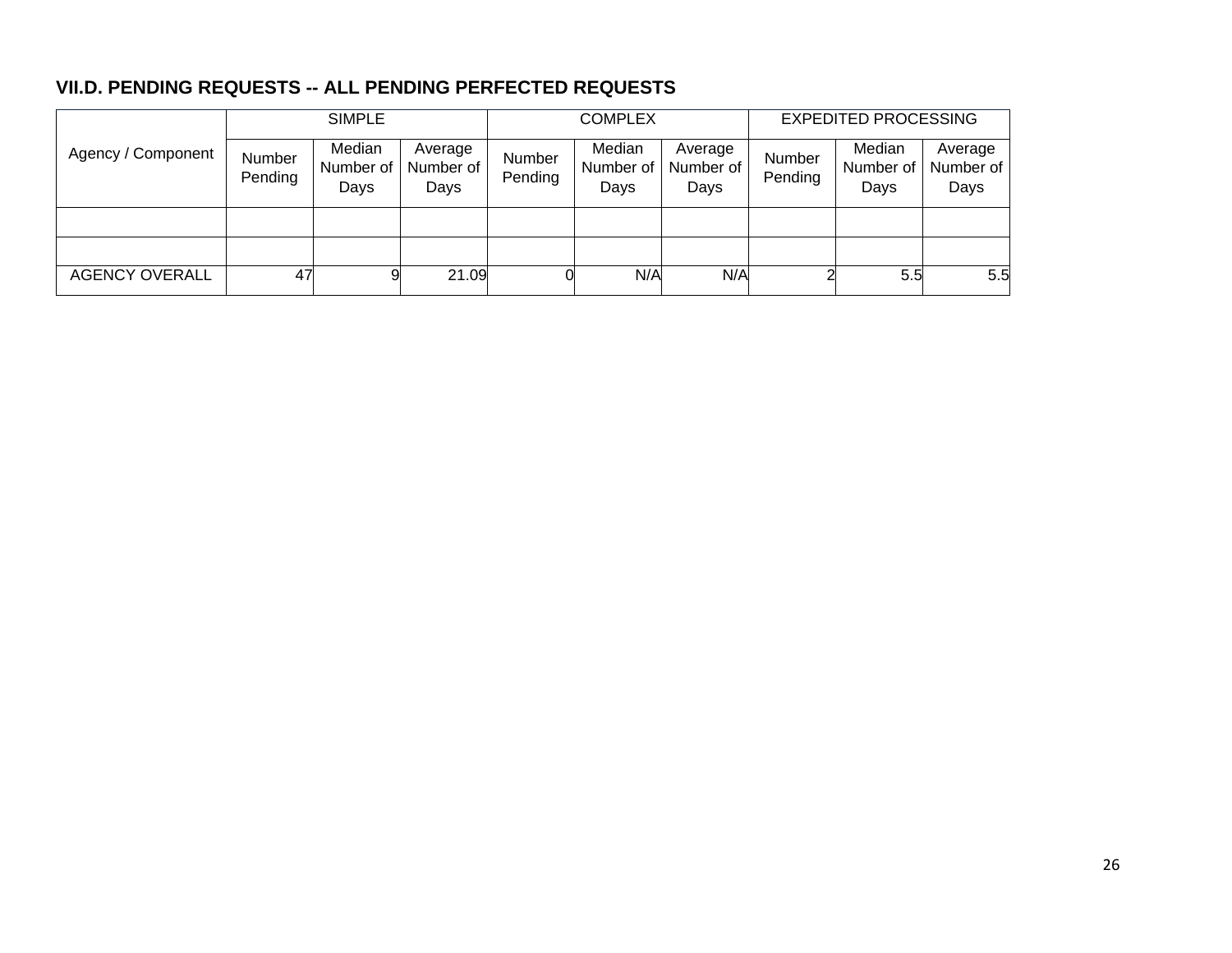## **VII.E. PENDING REQUESTS -- TEN OLDEST PENDING PERFECTED REQUESTS**

| Agency /<br>Component |                           | 10th Oldest<br>Request                                                                               | 9th | 8th | 7th | 6th | 5th | 4th | 3rd | 2 <sub>nd</sub> | Oldest<br>Request |
|-----------------------|---------------------------|------------------------------------------------------------------------------------------------------|-----|-----|-----|-----|-----|-----|-----|-----------------|-------------------|
|                       | Date of Receipt           |                                                                                                      |     |     |     |     |     |     |     |                 |                   |
|                       | Number of Days<br>Pending |                                                                                                      |     |     |     |     |     |     |     |                 |                   |
| <b>AGENCY</b>         | Date of Receipt           | 2016-08-162016-08-032016-07-072016-06-282016-06-092016-06-072016-05-312016-05-232016-04-062016-02-24 |     |     |     |     |     |     |     |                 |                   |
| <b>OVERALL</b>        | Number of Days<br>Pending | 32                                                                                                   | 41  | 60  | 66  | 79  | 81  | 86  | 91  | 124             | 154               |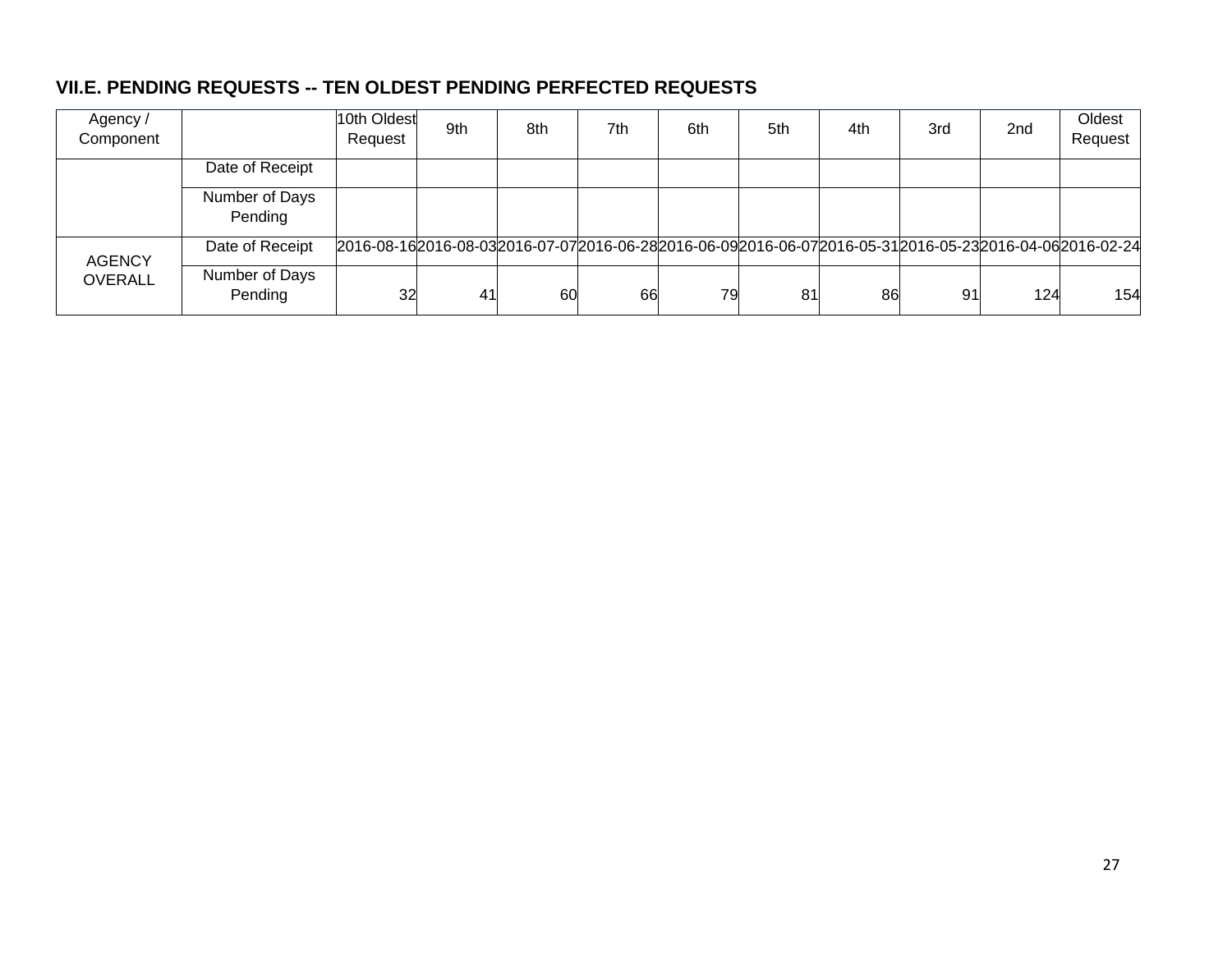## **VIII.A. REQUESTS FOR EXPEDITED PROCESSING**

| Agency /<br>Component           | Number Granted | Number Denied | Median Number of Average Number<br>Days to<br>Adjudicate | of Days to<br>Adjudicate | Number<br>Adjudicated<br>Within Ten<br>Calendar Days |
|---------------------------------|----------------|---------------|----------------------------------------------------------|--------------------------|------------------------------------------------------|
|                                 |                |               |                                                          |                          |                                                      |
|                                 |                |               |                                                          |                          |                                                      |
| <b>AGENCY</b><br><b>OVERALL</b> | 57             | 53            |                                                          | 8.69                     | 95                                                   |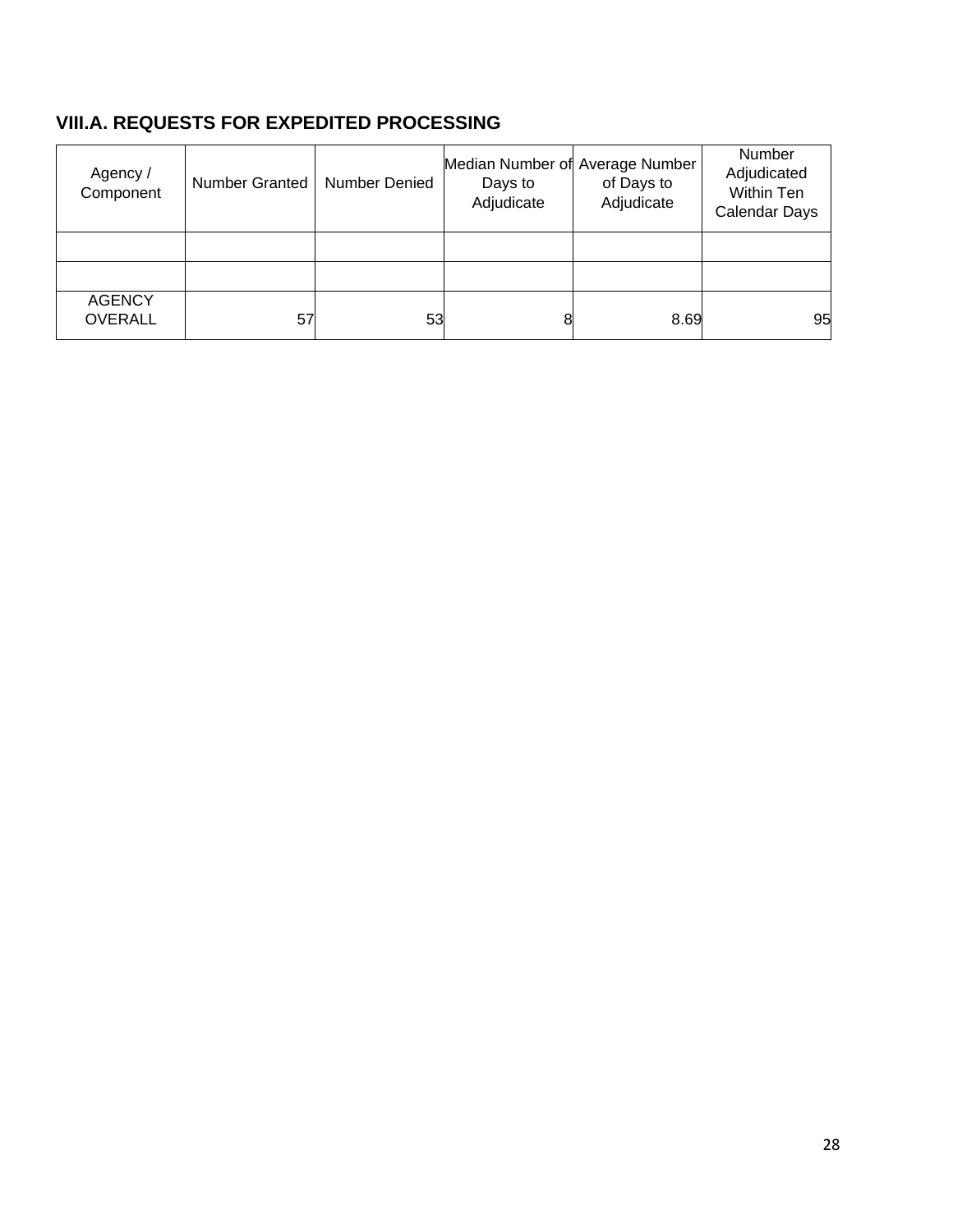# **VIII.B. REQUESTS FOR FEE WAIVER**

| Agency /<br>Component           | Number Granted | <b>Number Denied</b> | Median Number of Average Number<br>Days to<br>Adjudicate | of Days to<br>Adjudicate |
|---------------------------------|----------------|----------------------|----------------------------------------------------------|--------------------------|
|                                 |                |                      |                                                          |                          |
|                                 |                |                      |                                                          |                          |
| <b>AGENCY</b><br><b>OVERALL</b> |                | 19                   |                                                          | 32.48                    |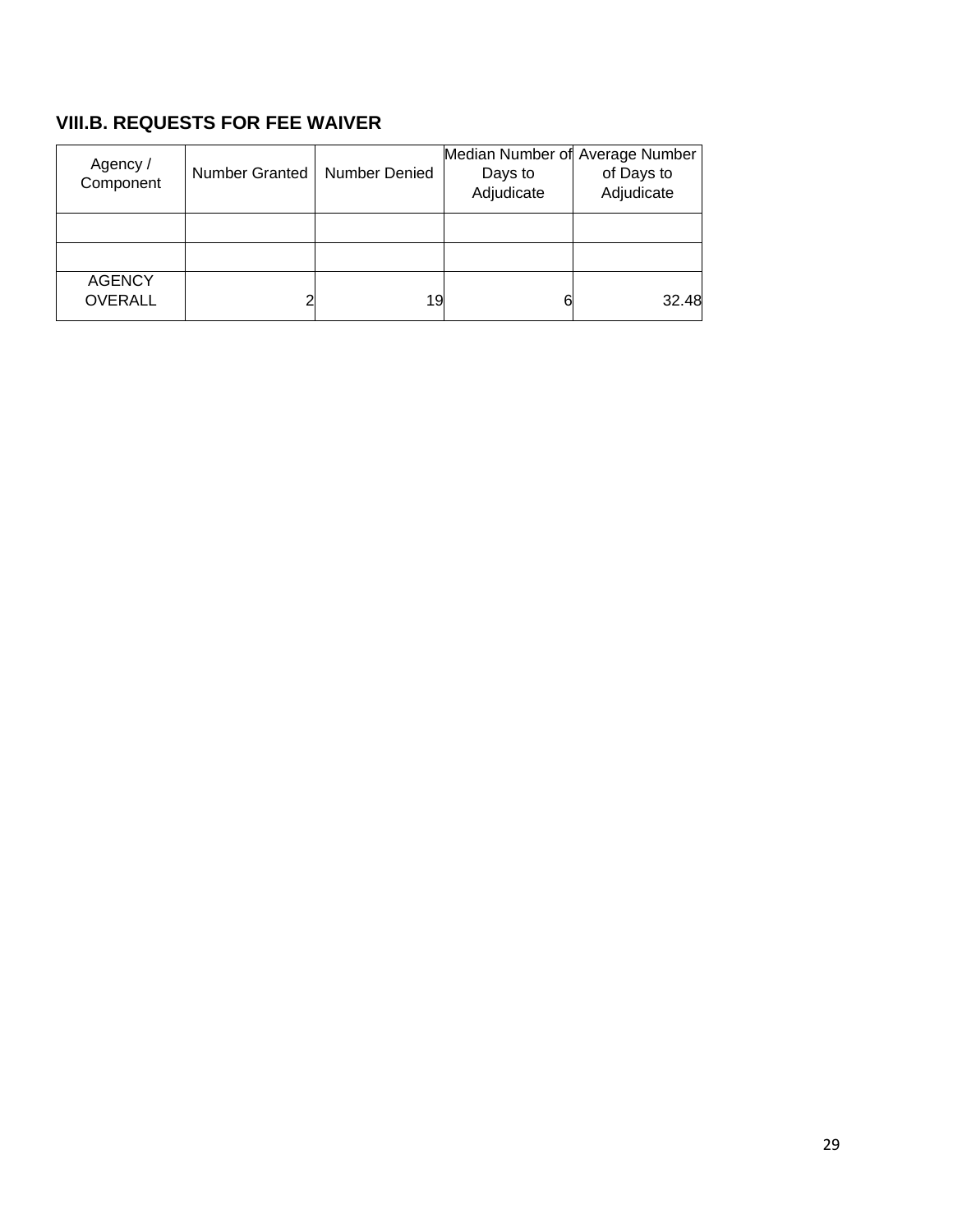## **IX. FOIA PERSONNEL AND COSTS**

|                                 |                                             | <b>PERSONNEL</b>                                          |                                                     |                         | <b>COSTS</b>                |                    |
|---------------------------------|---------------------------------------------|-----------------------------------------------------------|-----------------------------------------------------|-------------------------|-----------------------------|--------------------|
| Agency /<br>Component           | Number of "Full-<br>Time FOIA<br>Employees" | Number of<br>"Equivalent Full-<br>Time FOIA<br>Employees" | <b>Total Number of</b><br>"Full-Time FOIA<br>Staff" | <b>Processing Costs</b> | Litigation-Related<br>Costs | <b>Total Costs</b> |
| <b>FCC</b>                      |                                             | 11.3                                                      | 14.3                                                | \$3,117,427.25          | \$119,125.59                | \$3,236,552.84     |
|                                 |                                             |                                                           |                                                     |                         |                             | \$0.00             |
| <b>AGENCY</b><br><b>OVERALL</b> |                                             | 11.3                                                      | 14.3                                                | \$3,117,427.25          | \$119,125.59                | \$3,236,552.84     |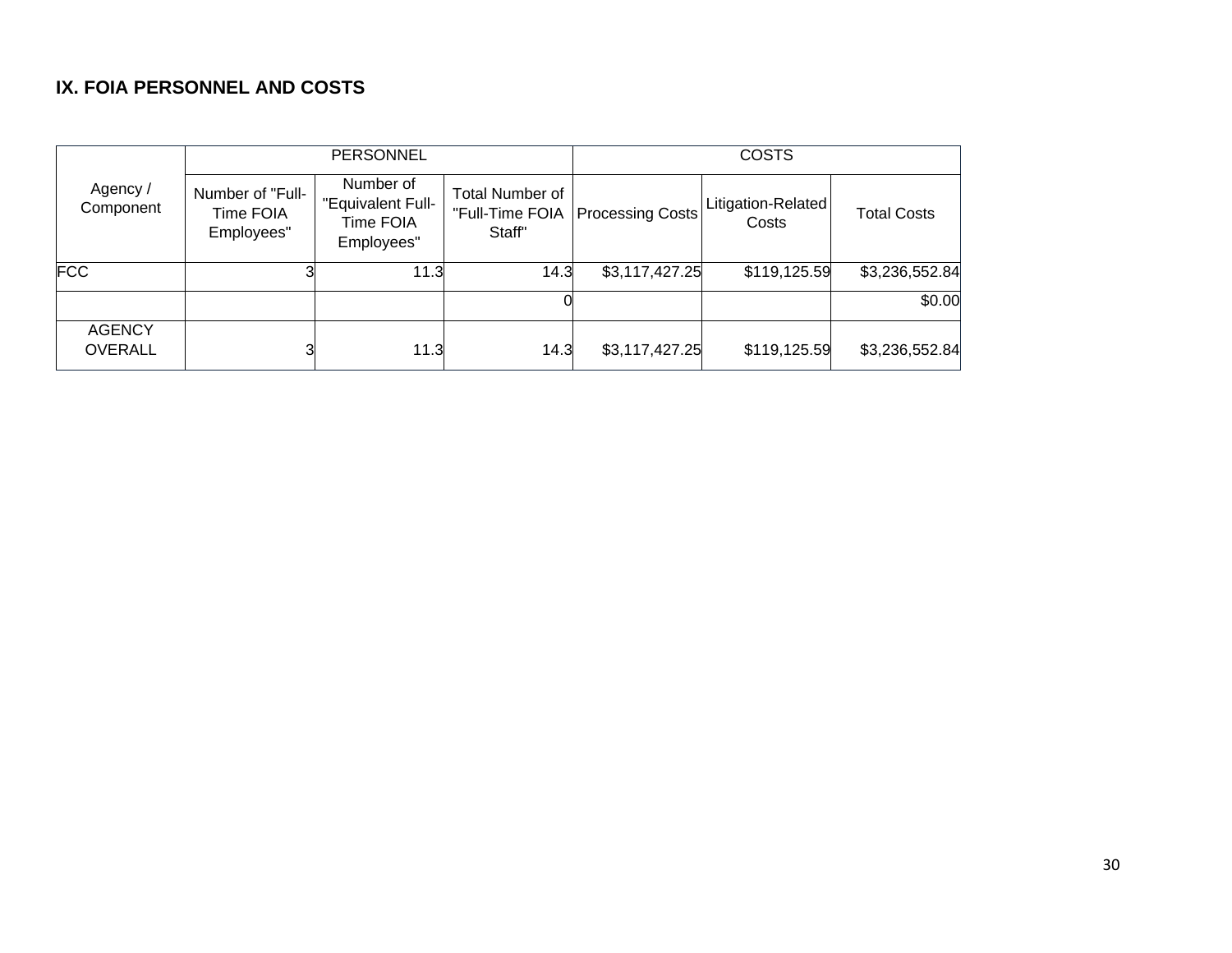## **X. FEES COLLECTED FOR PROCESSING REQUESTS**

| Agency / Component    | Total Amount of Fees<br>Collected | Percentage of Total<br>Costs |
|-----------------------|-----------------------------------|------------------------------|
| <b>FCC</b>            | \$21,040.55                       | 0.67%                        |
|                       |                                   |                              |
| <b>AGENCY OVERALL</b> | \$21,040.55                       | 0.67%                        |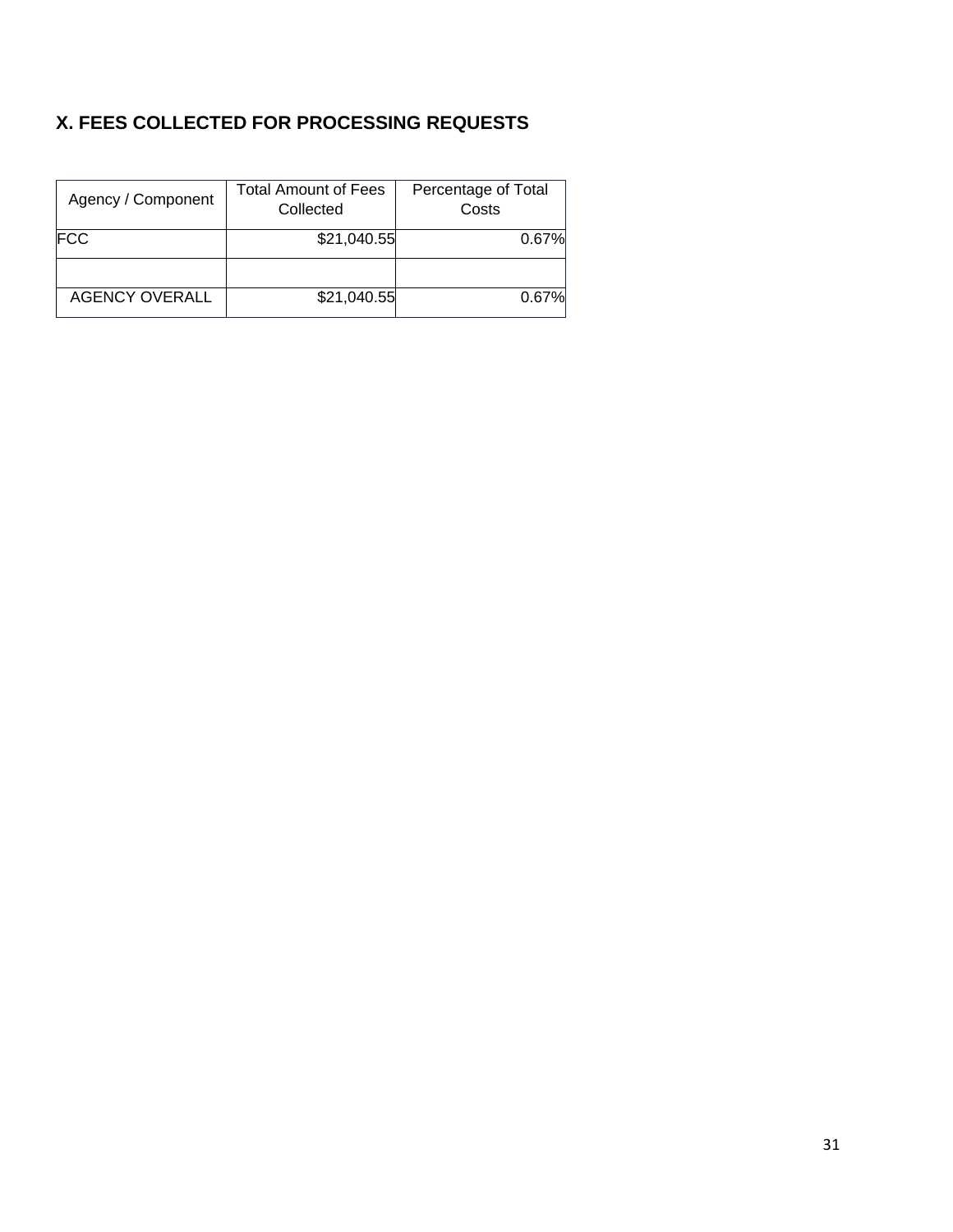# **XI.A. NUMBER OF TIMES SUBSECTION (C) USED**

| Agency / Component    | Number of Times Subsection (C) Used |  |
|-----------------------|-------------------------------------|--|
| <b>FCC</b>            |                                     |  |
|                       |                                     |  |
| <b>AGENCY OVERALL</b> |                                     |  |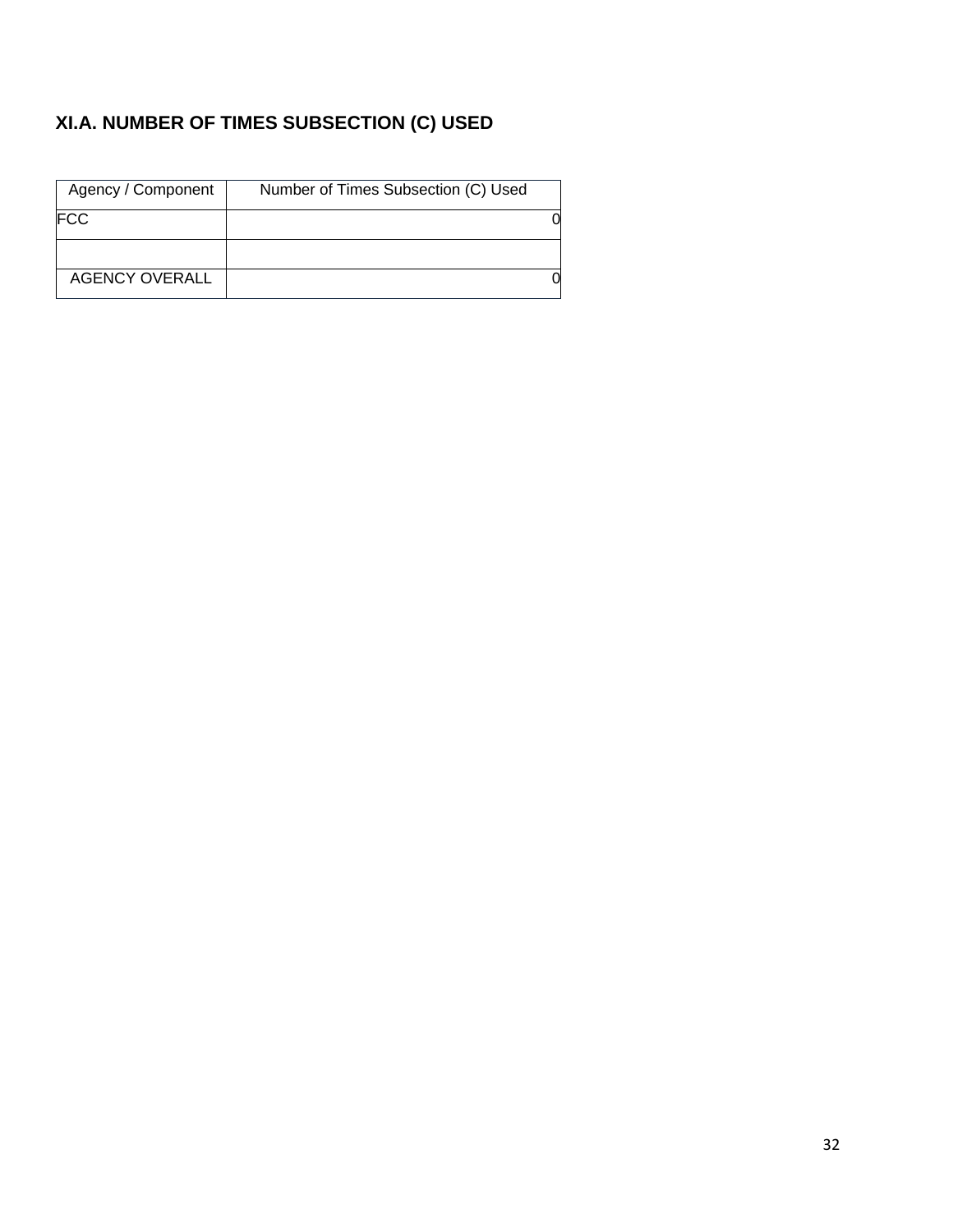# **XI.B. NUMBER OF SUBSECTION (A)(2) POSTINGS**

| Agency / Component | Number of (a)(2) Records Posted by the<br><b>FOIA Office</b> | Number of (a)(2) Records Posted by<br>Program Offices |
|--------------------|--------------------------------------------------------------|-------------------------------------------------------|
| <b>FCC</b>         |                                                              | 864,357                                               |
|                    |                                                              |                                                       |
| AGENCY OVERALL     | 6                                                            | 864,357                                               |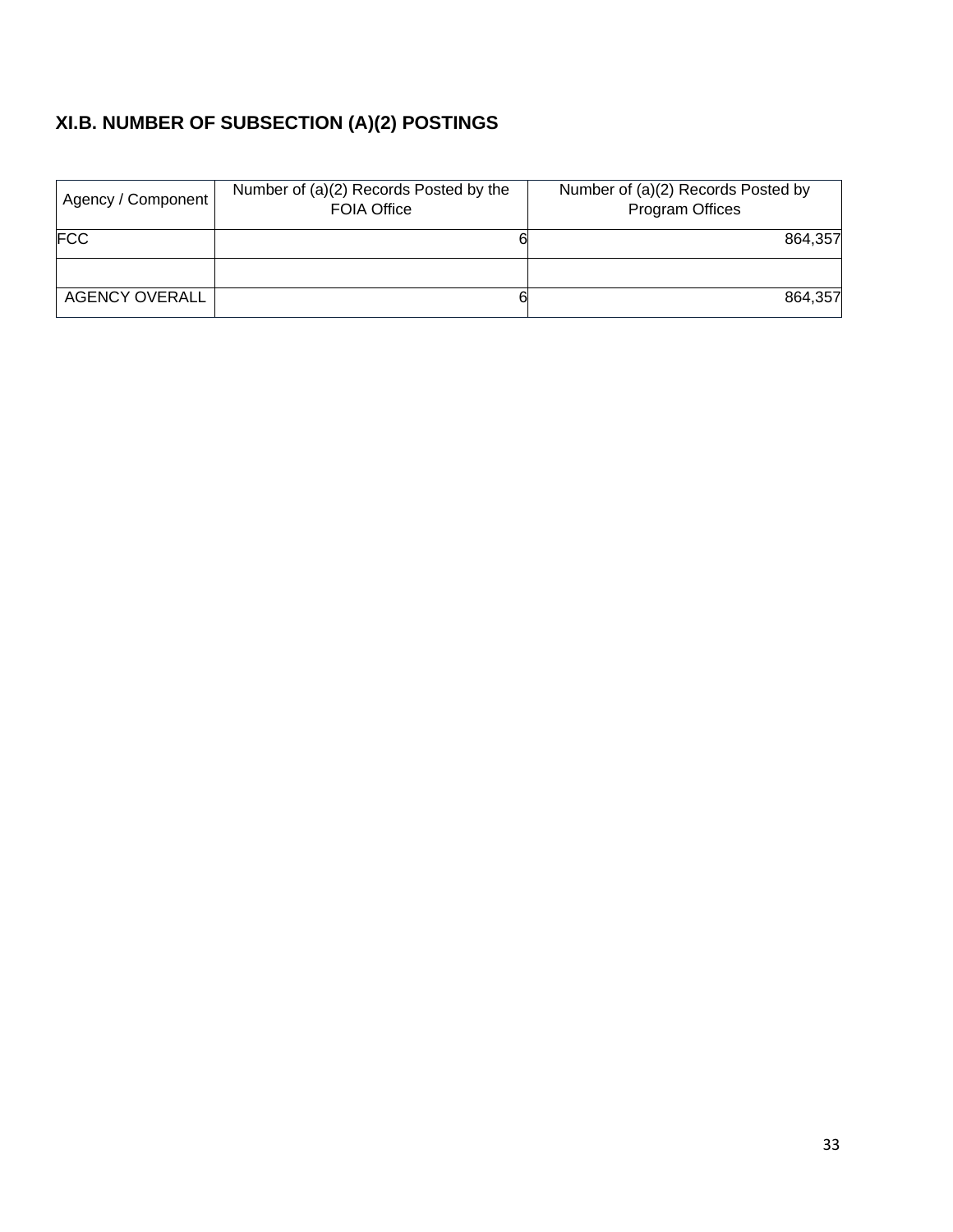## **XII.A. BACKLOGS OF FOIA REQUESTS AND ADMINISTRATIVE APPEALS**

| Agency / Component    | Number of Backlogged   Number of Backlogged<br>Requests as of End of<br><b>Fiscal Year</b> | Appeals as of End of<br><b>Fiscal Year</b> |
|-----------------------|--------------------------------------------------------------------------------------------|--------------------------------------------|
| <b>FCC</b>            |                                                                                            |                                            |
|                       |                                                                                            |                                            |
| <b>AGENCY OVERALL</b> |                                                                                            |                                            |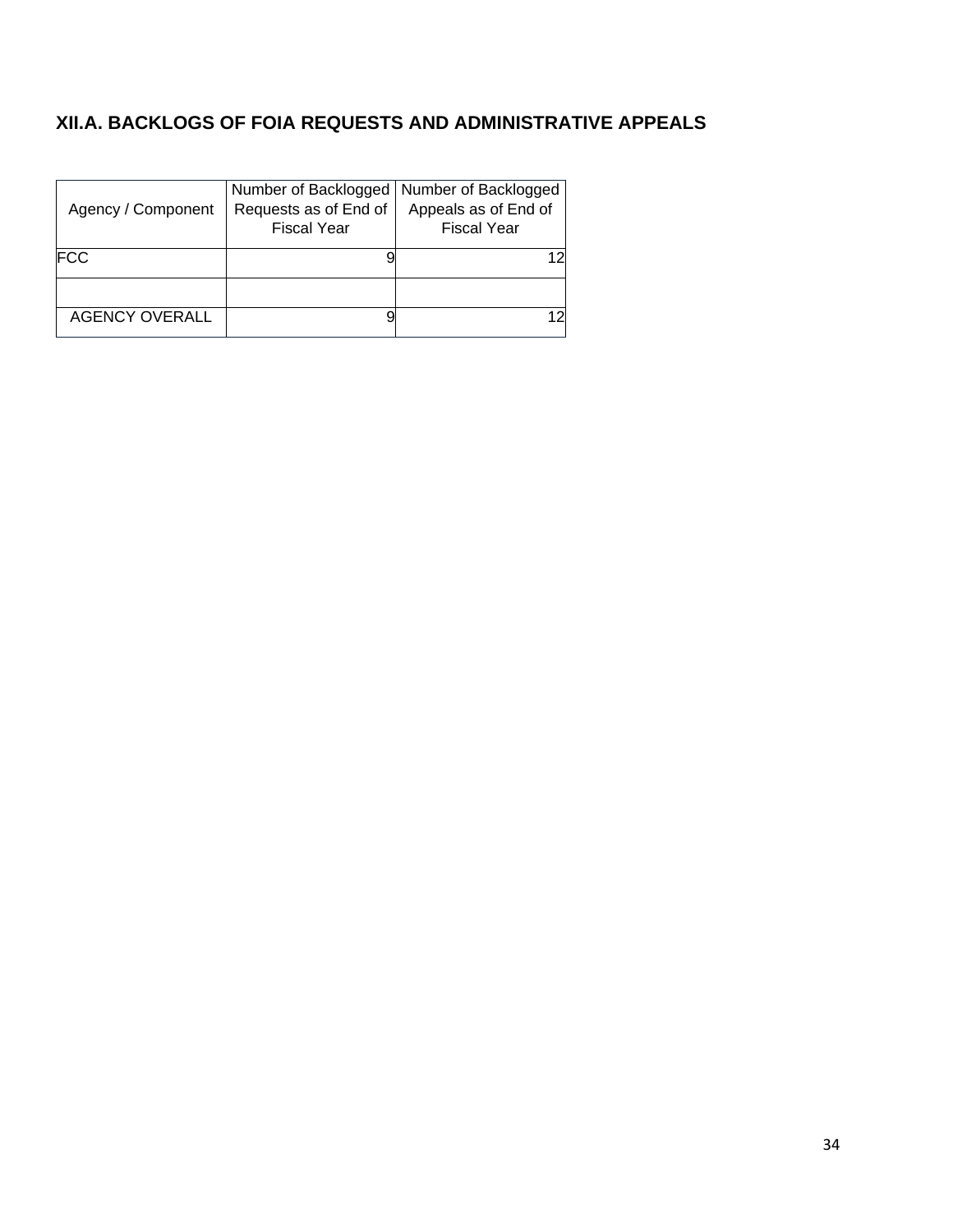### **XII.B. CONSULTATIONS ON FOIA REQUESTS -- RECEIVED, PROCESSED, AND PENDING CONSULTATIONS**

|                       | Number of                     |                               | Number of             | Number of                                       |
|-----------------------|-------------------------------|-------------------------------|-----------------------|-------------------------------------------------|
|                       | <b>Consultations Received</b> | Number of                     |                       | Consultations Received Consultations Received   |
| Agency / Component    | from Other Agencies           | <b>Consultations Received</b> | from Other Agencies   | from Other Agencies                             |
|                       | that were Pending at the      | from Other Agencies           |                       | that were Processed by that were Pending at the |
|                       | Agency as of Start            | During the Fiscal Year        | the Agency During the | Agency as of End                                |
|                       | of the Fiscal Year            |                               | <b>Fiscal Year</b>    | of the Fiscal Year                              |
| <b>FCC</b>            |                               |                               |                       |                                                 |
|                       |                               |                               |                       |                                                 |
| <b>AGENCY OVERALL</b> |                               |                               |                       |                                                 |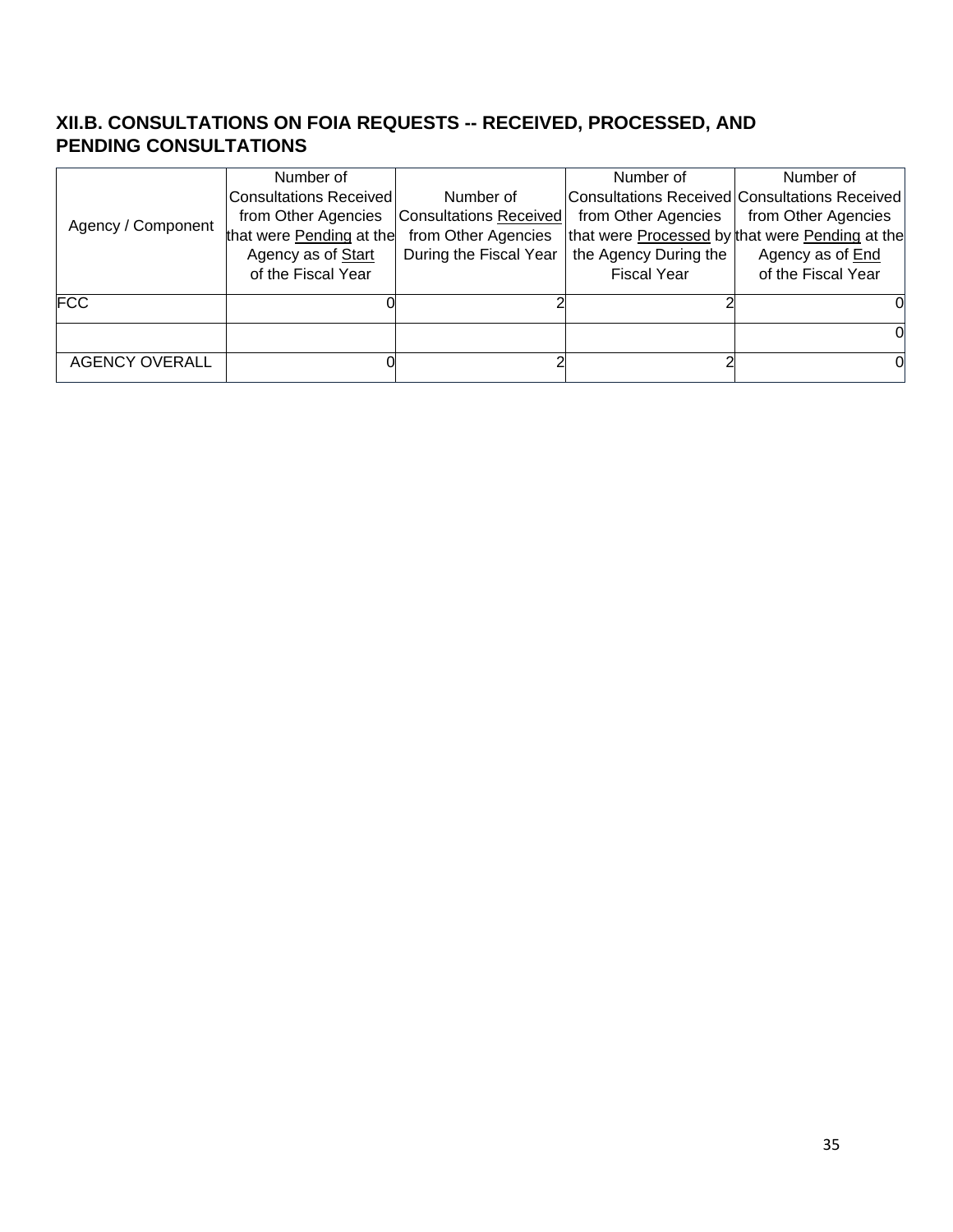### **XII.C. CONSULTATIONS ON FOIA REQUESTS -- TEN OLDEST CONSULTATIONS RECEIVED FROM OTHER AGENCIES AND PENDING AT THE AGENCY**

| Agency /<br>Component |                | 10th Oldest<br>Consultation | 9th | 8th | 7th | 6th | 5th | 4th | 3rd | 2nd | Oldest<br>Consultation |
|-----------------------|----------------|-----------------------------|-----|-----|-----|-----|-----|-----|-----|-----|------------------------|
|                       | Date           |                             |     |     |     |     |     |     |     |     |                        |
|                       | Number of Days |                             |     |     |     |     |     |     |     |     |                        |
| <b>AGENCY</b>         | Date           | N/A                         | N/A | N/A | N/A | N/A | N/A | N/A | N/A | N/A | N/A                    |
| <b>OVERALL</b>        | Number of Days |                             |     |     |     |     |     |     |     |     |                        |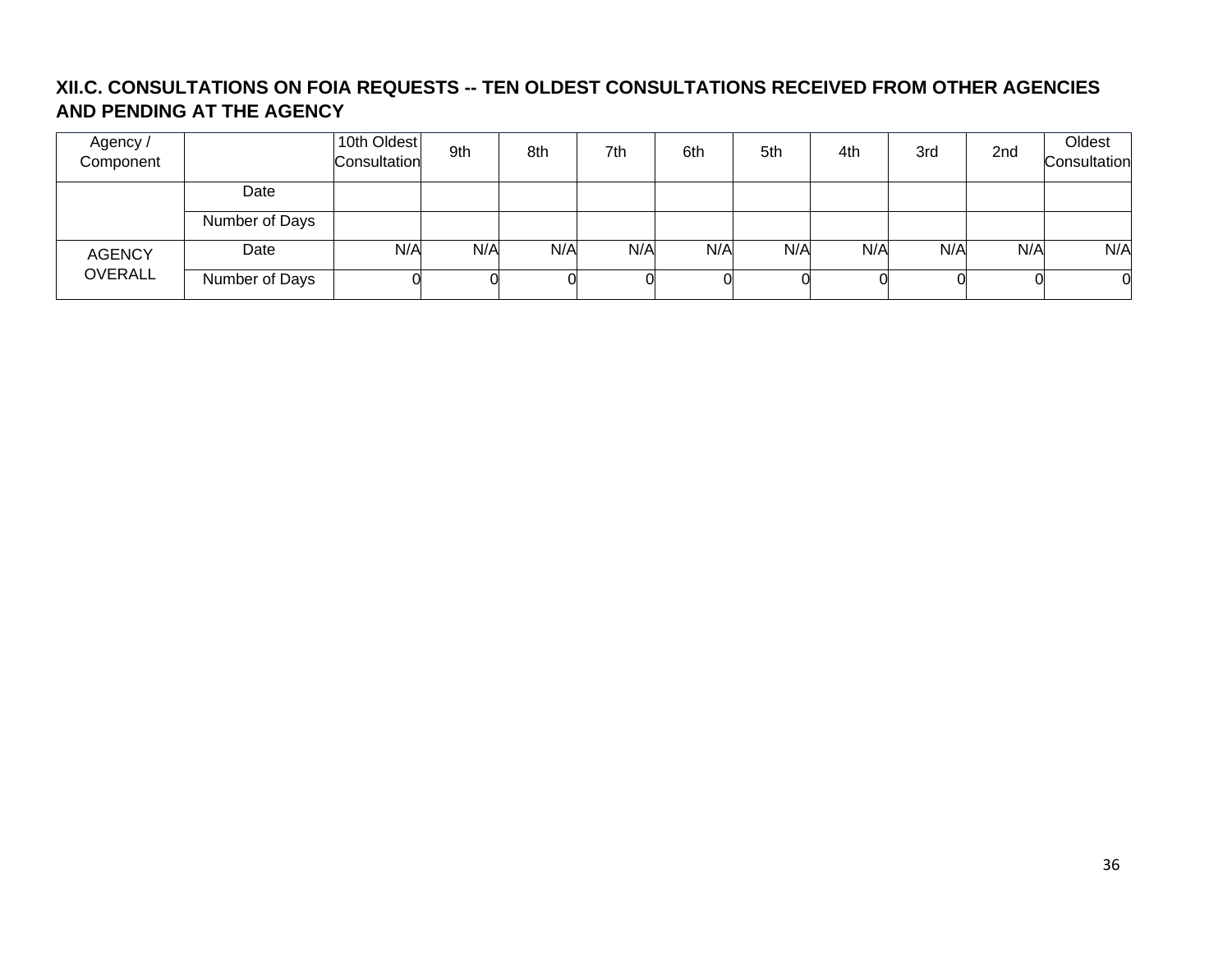## **XII.D.(1). COMPARISON OF NUMBERS OF REQUESTS FROM PREVIOUS AND CURRENT ANNUAL REPORT -- REQUESTS RECEIVED AND PROCESSED**

|                       |                                                                                                    | NUMBER OF REQUESTS RECEIVED                            |                                                                             | NUMBER OF REQUESTS PROCESSED                                                |
|-----------------------|----------------------------------------------------------------------------------------------------|--------------------------------------------------------|-----------------------------------------------------------------------------|-----------------------------------------------------------------------------|
| Agency / Component    | Number Received<br>During Fiscal Year from During Fiscal Year from<br>Last Year's Annual<br>Report | <b>Number Received</b><br><b>Current Annual Report</b> | Number Processed<br>During Fiscal Year from<br>Last Year's Annual<br>Report | Number Processed<br>During Fiscal Year from<br><b>Current Annual Report</b> |
| <b>FCC</b>            | 785                                                                                                | 836                                                    | 745                                                                         | 893                                                                         |
|                       |                                                                                                    |                                                        |                                                                             |                                                                             |
| <b>AGENCY OVERALL</b> | 785                                                                                                | 836                                                    | 745                                                                         | 893                                                                         |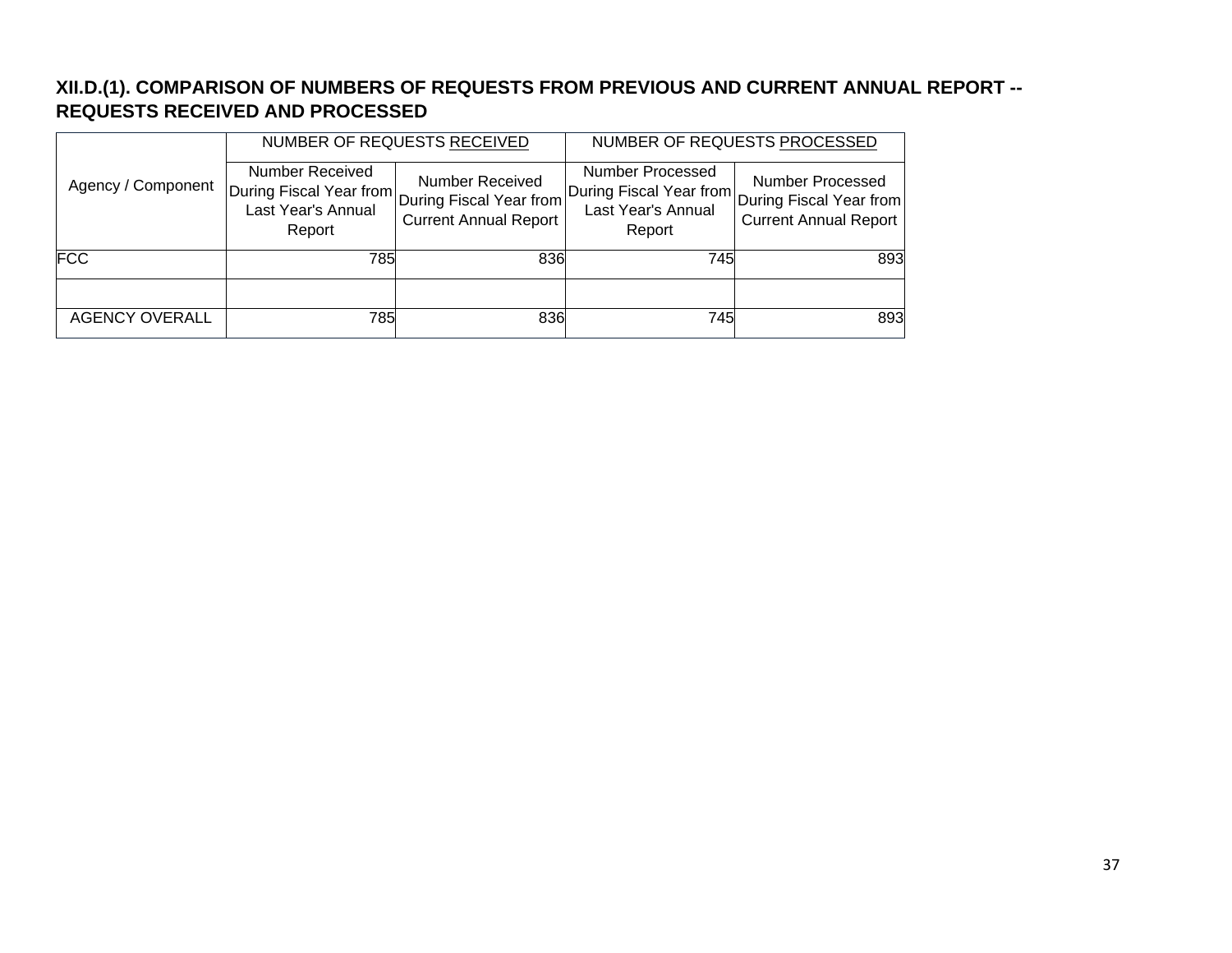## **XII.D.(2). COMPARISON OF NUMBERS OF REQUESTS FROM PREVIOUS AND CURRENT ANNUAL REPORT -- BACKLOGGED REQUESTS**

|                       | Number of Backlogged                               | Number of Backlogged                                |
|-----------------------|----------------------------------------------------|-----------------------------------------------------|
|                       |                                                    | Requests as of End of the Requests as of End of the |
| Agency / Component    | Fiscal Year from Previous Fiscal Year from Current |                                                     |
|                       | <b>Annual Report</b>                               | Annual Report                                       |
| <b>FCC</b>            | 25                                                 | 9                                                   |
|                       |                                                    |                                                     |
|                       |                                                    |                                                     |
| <b>AGENCY OVERALL</b> | 25                                                 | 9                                                   |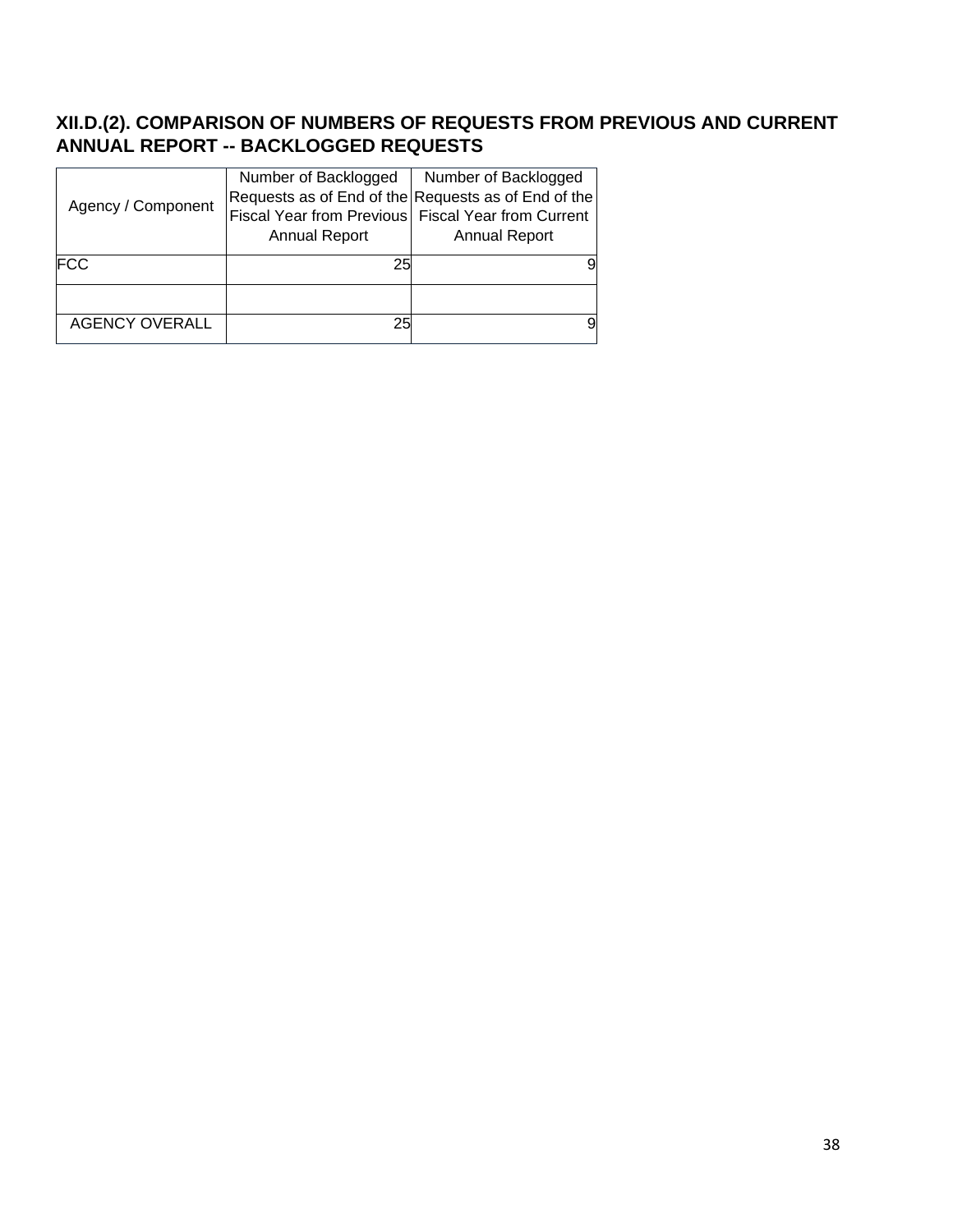### **XII.E.(1). COMPARISON OF NUMBERS OF ADMINISTRATIVE APPEALS FROM PREVIOUS AND CURRENT ANNUAL REPORT -- APPEALS RECEIVED AND PROCESSED**

|                       |                                                                                                       | NUMBER OF APPEALS RECEIVED                             | NUMBER OF APPEALS PROCESSED                                                 |                                                                             |  |
|-----------------------|-------------------------------------------------------------------------------------------------------|--------------------------------------------------------|-----------------------------------------------------------------------------|-----------------------------------------------------------------------------|--|
| Agency / Component    | Number Received<br> During Fiscal Year from During Fiscal Year from  <br>Last Year's Annual<br>Report | <b>Number Received</b><br><b>Current Annual Report</b> | Number Processed<br>During Fiscal Year from<br>Last Year's Annual<br>Report | Number Processed<br>During Fiscal Year from<br><b>Current Annual Report</b> |  |
| <b>FCC</b>            | 16                                                                                                    | 31                                                     |                                                                             | 29                                                                          |  |
|                       |                                                                                                       |                                                        |                                                                             |                                                                             |  |
| <b>AGENCY OVERALL</b> | 16                                                                                                    | 31                                                     |                                                                             | 29                                                                          |  |